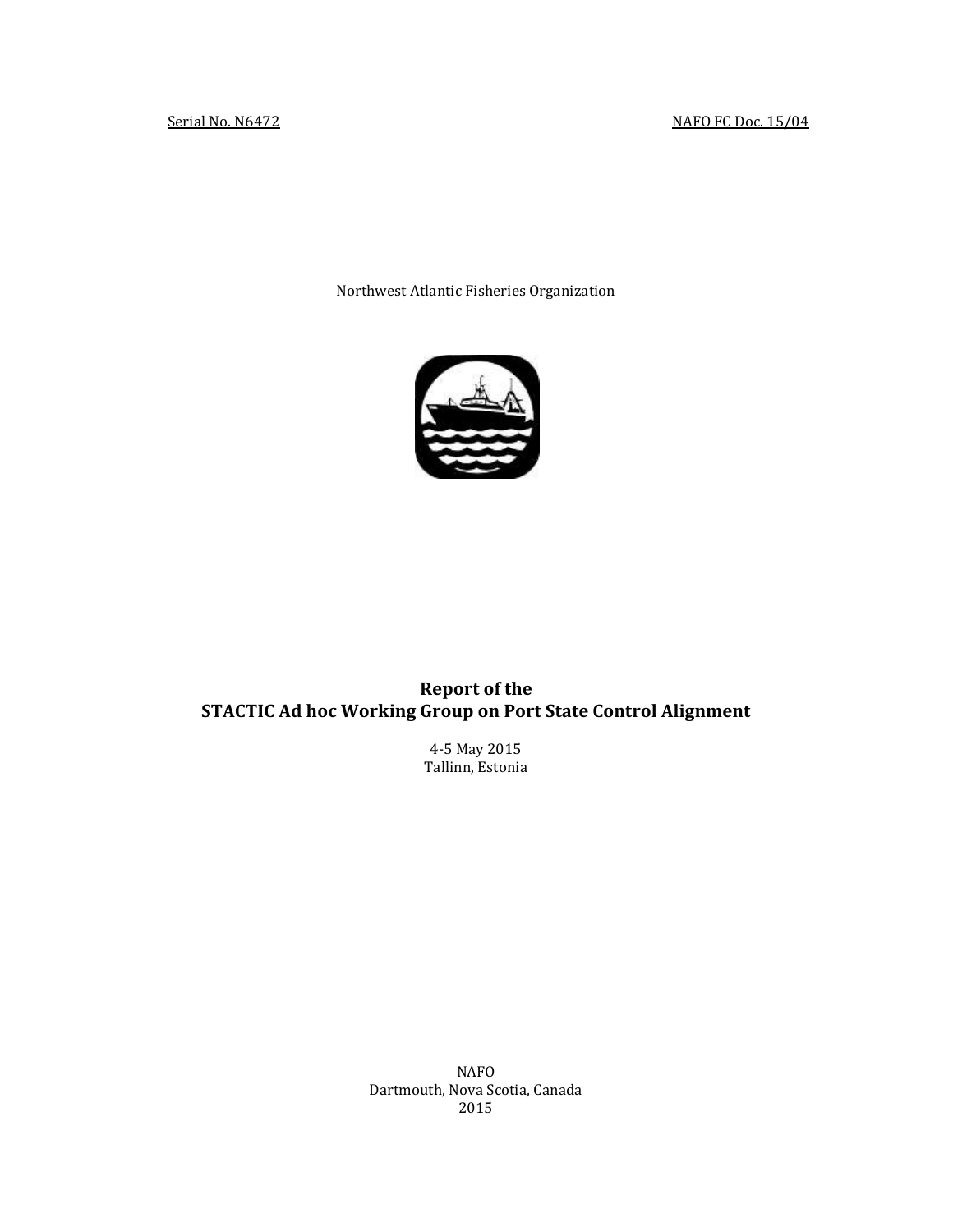# **Report of the STACTIC Ad hoc Working Group on Port State Control Alignment**

4-5 May 2015 Tallinn, Estonia

| 1. |                                                                                                                                                                                                                                                                                                 | 2              |
|----|-------------------------------------------------------------------------------------------------------------------------------------------------------------------------------------------------------------------------------------------------------------------------------------------------|----------------|
| 2. | $\begin{minipage}[c]{.45\textwidth} \centering \begin{tabular}{p{0.8cm}p{0.8cm}p{0.8cm}p{0.8cm}p{0.8cm}p{0.8cm}p{0.8cm}p{0.8cm}p{0.8cm}p{0.8cm}p{0.8cm}p{0.8cm}p{0.8cm}p{0.8cm}p{0.8cm}p{0.8cm}p{0.8cm}p{0.8cm}p{0.8cm}p{0.8cm}p{0.8cm}p{0.8cm}p{0.8cm}p{0.8cm}p{0.8cm}p{0.8cm}p{0.8cm}p{0.8cm$ | 2              |
| 3. |                                                                                                                                                                                                                                                                                                 | 2              |
| 4. |                                                                                                                                                                                                                                                                                                 | 2              |
| 5. | Comparison of the NAFO Port State Control provisions against those of the FAO Agreement on Port<br>State Measures to Prevent, Deter and Eliminate Illegal, Unreported and Unregulated Fishing                                                                                                   | $\overline{2}$ |
| 6. | Review of the amendments made to the NEAFC Scheme of Control and Enforcement (NEAFC<br>Document Rec 09 2014: Alignment of NEAFC Scheme with FAO Port State Measures Agreement).                                                                                                                 | -2             |
| 7. | Consideration of amendments to the existing NAFO Port State Control Scheme necessary to align<br>with the FAO Agreement on Port State Measures to Prevent, Deter and Eliminate Illegal, Unreported                                                                                              | 2              |
| 8. |                                                                                                                                                                                                                                                                                                 | 3              |
| 9. |                                                                                                                                                                                                                                                                                                 | 3              |
|    |                                                                                                                                                                                                                                                                                                 | 3              |
|    |                                                                                                                                                                                                                                                                                                 | 3              |
|    |                                                                                                                                                                                                                                                                                                 | 4              |
|    |                                                                                                                                                                                                                                                                                                 | 6              |
|    | Annex 3. Proposed amendments to Chapter VII (Port State Control) and Chapter VIII (Non-<br>Contracting Party Scheme) of the NCEM to align with the FAO Port State Measures Agreement                                                                                                            | 7              |
|    |                                                                                                                                                                                                                                                                                                 |                |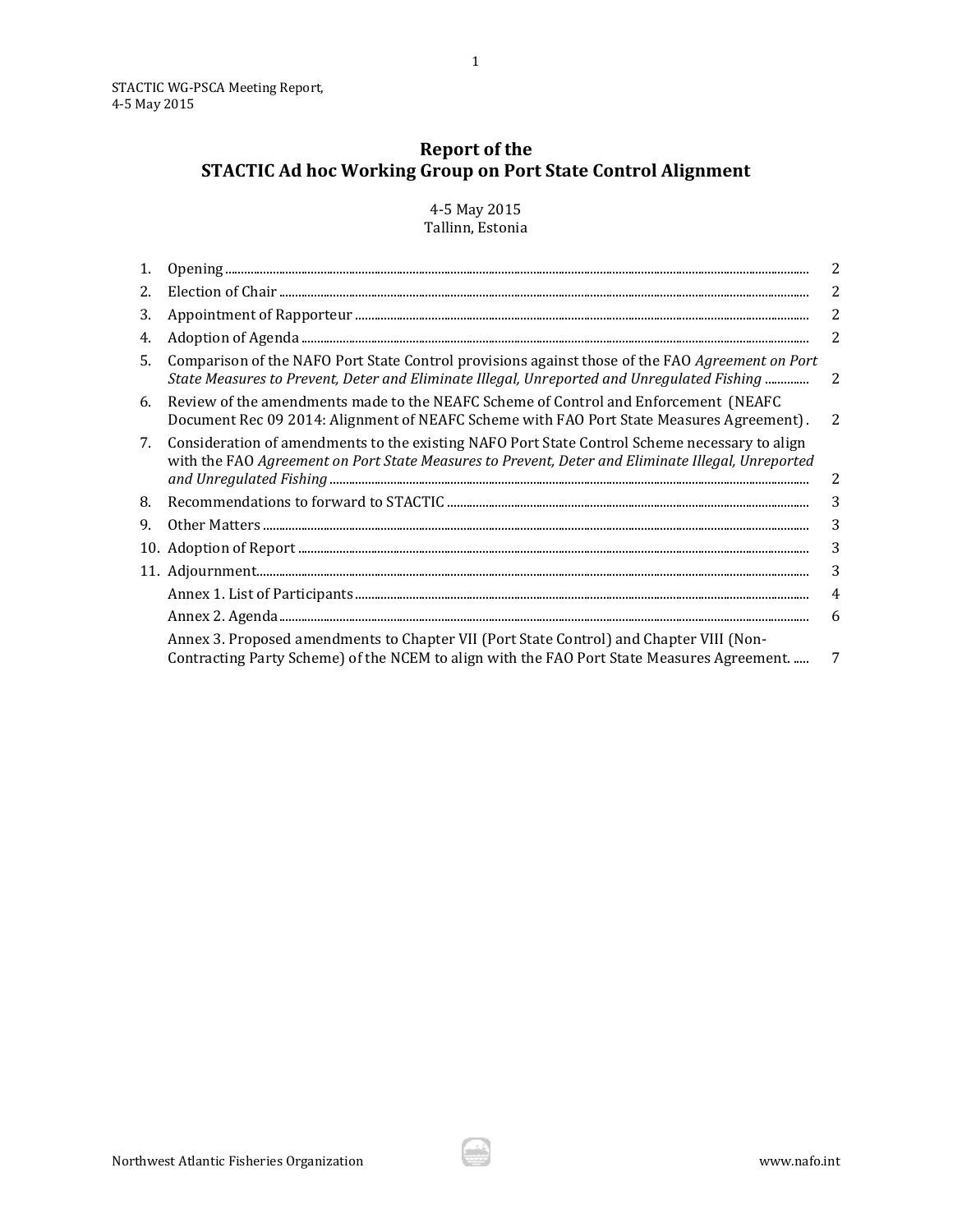# **Report of the STACTIC Ad hoc Working Group on Port State Control Alignment**

2

4-5 May 2015 Tallinn, Estonia

# <span id="page-2-0"></span>**1. Opening**

The Chair of STACTIC, Gene Martin (USA), opened the meeting at 1006 hrs on Monday, 4 May 2015 at the Park Inn by Radisson in Tallinn, Estonia. The Chair of STACTIC welcomed representatives from the following Contracting Parties (CPs): Canada, Denmark (in respect of Faroe Islands and Greenland), the European Union, Iceland, Japan, Norway, Russian Federation, and the United States of America (Annex 1).

#### <span id="page-2-1"></span>**2. Election of Chair**

The Chair of STACTIC agreed to Chair the Working Group with no objections.

#### <span id="page-2-2"></span>**3. Appointment of Rapporteur**

The NAFO Secretariat was appointed as Rapporteur.

#### <span id="page-2-3"></span>**4. Adoption of Agenda**

The Agenda was adopted with no amendments (Annex 2). The Chair reminded the Contracting Parties of FC Doc. 14/24, which contains the Terms of Reference for the Working Group.

#### <span id="page-2-4"></span>**5. Comparison of the NAFO Port State Control provisions against those of the FAO** *Agreement on Port State Measures to Prevent, Deter and Eliminate Illegal, Unreported and Unregulated Fishing*

Under this agenda item the Chair noted STACTIC PSCA-WP 15/01, which was completed by a NAFO intern in 2011 comparing the NAFO Conservation and Enforcement Measures (NCEM) to the FAO Port State Measures (PSM). The Chair noted that this document could be used as a reference document through the meeting. There were no other comments on this WP.

# <span id="page-2-5"></span>**6. Review of the amendments made to the NEAFC Scheme of Control and Enforcement (NEAFC Document Rec 09 2014: Alignment of NEAFC Scheme with FAO Port State Measures Agreement)**

Iceland explained that the FAO Port State Measures have been integrated into the NEAFC Scheme of Control and Enforcement, and the changes will enter into force as of 01 July 2015. The representative explained the process that NEAFC went through and noted that Norway made a large contribution to it.

# <span id="page-2-6"></span>**7. Consideration of amendments to the existing NAFO Port State Control Scheme necessary to align with the FAO** *Agreement on Port State Measures to Prevent, Deter and Eliminate Illegal, Unreported and Unregulated Fishing*

Norway had provided STACTIC PSCA-WP 15/02 prior to the Working Group meeting, which showed the potential changes to the NCEM to facilitate discussion at the meeting. It was decided that the best way to move forward was to review STACTIC PSCA-WP 15/02 line by line and make any necessary edits or changes to the text. The wording was thoroughly reviewed by the group, and best efforts were made to reach consensus on all wording changes.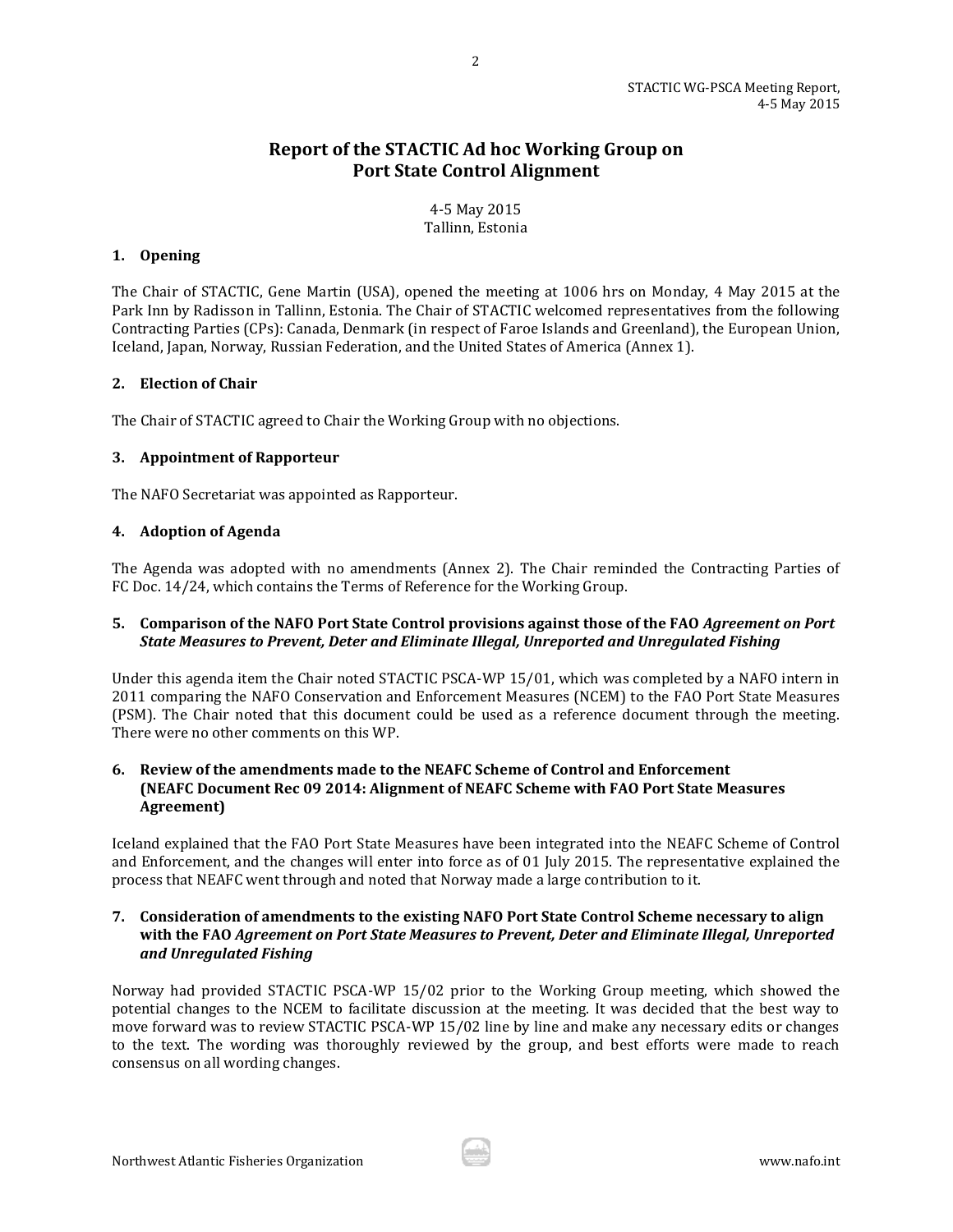The group discussed expanding the scope of the port state measures from the Regulatory Area to the Convention Area. However it was agreed not to amend the scope.

Japan made a reservation for their further consideration on the following:

Article 43.1, Article 43.10, Article 43.13.f, Article 43.16, Article 54.1.b, and Annex IV.H.

In addition, Japan also made a reservation on prohibition of "*use of port*" and "*making other port services*" in the entire draft document.

The discussions concluded with a version of the changed text (STACTIC PSCA-WP 15/03) agreed upon by the Working Group, noting the reservations made by Japan, to forward to STACTIC for further consideration (Annex 3).

#### <span id="page-3-0"></span>**8. Recommendations to forward to STACTIC**

The ad hoc Working Group agreed on the following **recommendations** to forward to STACTIC:

- **1. The EDG to check for consistency through the NCEM on the following terms:** 
	- **Entitled to fly its flag**
	- **Entry into port**
	- **Fishing activities**
	- **Fishing vessels**
	- **Master or Agent**
	- **Landing, transhipment, or use of ports**
- **2. STACTIC to accept the draft agreement developed by the working group with reservations noted for purposes of receiving further comment from Contracting Parties by DATE\*. (See Annex 3).**
- **3. JAGDM seek to establish electronic communications in the interest of alignment with the PSM and the CEMs of NEAFC and NAFO.**

\* 01 July 2015 was decided as the date by STACTIC at the May 2015 Intersessional.

# <span id="page-3-1"></span>**9. Other Matters**

There were no discussions under this agenda item.

# <span id="page-3-2"></span>**10. Adoption of Report**

A draft of the report will be circulated at a later date for adoption by the participants.

#### <span id="page-3-3"></span>**11. Adjournment**

The Chair adjourned the meeting at 1752 hrs on 05 May 2015. The Chair thanked Norway for its development of the STACTIC PSCA-WP 15/02 and meeting participants for their cooperation and input. The participants likewise expressed their thanks and appreciation to the Chair for accepting the post.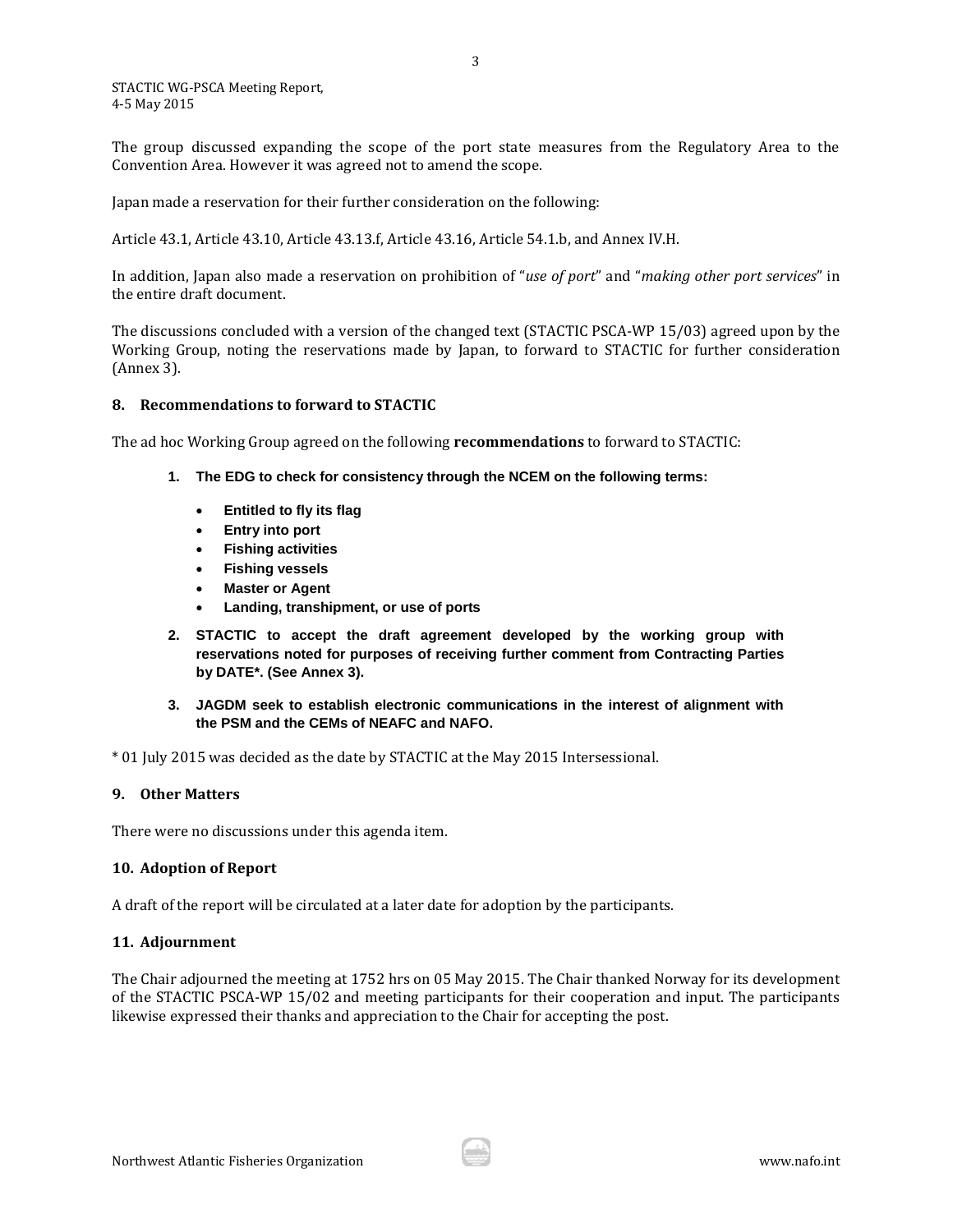# **Annex 1. List of Participants**

4

# **WORKING GROUP CHAIR**

<span id="page-4-0"></span>Martin, Jr., Gene S., Attorney, Section Chief, Office of the General Counsel Northeast, National Oceanic and Atmospheric Administration (NOAA), 55 Great Republic Drive, Gloucester, MA 01930 Tel.: + 978 281 9242 – Fax: + 978 281 9389 – E-mail[: gene.s.martin@noaa.gov](mailto:gene.s.martin@noaa.gov) 

# **CANADA**

Napier, Brent, Chief, Enforcement Programs – Ecosystems and Fisheries Management Branch, Fisheries and Oceans Canada, , 200 Kent St., Ottawa, ON K1A 0E6 Tel.: +1 613 998-9537 – Fax: +1 613 941-2718 – Email: [brent.napier@dfo-mpo.gc.ca](mailto:brent.napier@dfo-mpo.gc.ca) 

#### **DENMARK (IN RESPECT OF THE FAROE ISLANDS AND GREENLAND)**

- Casadepax, Herve, Greenland Fisheries Licence Control Authority, Nuuk, Greenland Tel.: +45 3283 3860 – E-mail[: HECA@nanoq.gl](mailto:HECA@nanoq.gl)
- Gaardlykke, Meinhard, Adviser, Faroe Islands Fisheries Inspection, Yviri við Strond 3, P. O. Box 1238, FO-110 Torshavn, Faroe Islands

Tel.: +298 311065 – Fax: +298 313981 – E-mail: [meinhardg@vorn.fo](mailto:meinhardg@vorn.fo) 

- Jacobsen, Petur Meinhard, Head of Section, Grønlands Fiskerilicenskontrol, Postbox 501, DK-3900 Nuuk, Greenland Tel.: +299 345393 – Fax: +299 323235 – E-mail[: pmja@nanoq.gl](mailto:pmja@nanoq.gl)
- Kruse, Martin, Adviser, FMC-Manager, Faroe Islands Fisheries Inspection, Yviri við Strond 3, P. O. Box 1238, FO-110 Torshavn, Faroe Islands

Tel.: +298 291001 – Fax: +298 313981 – E-mail: [martink@vorn.fo](mailto:martink@vorn.fo) 

Trolle Nedergaard, Mads, Fiskerilicensinspektor, Head of Department, Grønlands Fiskerilicenskontrol, Postbox 501, DK-3900 Nuuk, Greenland

Tel.: +299 553347 – Fax: +299 323235 – E-mail: [mads@nanoq.gl](mailto:mads@nanoq.gl) 

#### **EUROPEAN UNION**

Babcionis, Genadijus, Desk Manager, European Fisheries Control Agency (EFCA), Apartado de Correos 771 – E-36200 – Vigo, Spain Tel.: +34 986 12 06 40 – E-mail: [genadijus.babcionis@efca.europa.eu](mailto:genadijus.babcionis@efca.europa.eu) 

Chamizo Catalan, Carlos, Head of Fisheries Inspection Division, Secretariat General de Pesca Maritima, Subdireccion de Control E Inspecion, Ministerio de Medio Ambiente, y Medio Rural y Marino, Velázquez, 144, 28006 Madrid, Spain

Tel.: +34 347 1949 – Fax: +34 347 1512 – E-mail: [cchamizo@magrama.es](mailto:cchamizo@magrama.es) 

- Lambing, Gunnar, Ministry of Agriculture, Republic of Estonia- Fishery Organization and Data Analysis Bureau, Lai St 39 / Lai St 41, EE - 15056 Tallinn, Estonia Tel.: + 372 62 56248 – Fax : +372 625 6522 – E-mail[: gunnar.lambing@agri.ee](mailto:gunnar.lambing@agri.ee)
- Lansley, Jon, EU Fisheries Inspector, European Commission, Directorate General for Fisheries and Maritime Affairs (DG MARE.B.1), Rue Joseph II, 79, 1000 Brussels, Belgium Tel.: + 32 2 295 8346 – E-mail[: jon.lansley@ec.europa.eu](mailto:jon.lansley@ec.europa.eu)
- Meremaa, Epp, Fishery Organisation and Data Analysis Bureau, Chief Specialist Tel.: + 372 679 6926– E-mail[: epp.meremaa@agri.ee](mailto:epp.meremaa@agri.ee)
- Spezzani, Aronne, European Commission, Directorate-General for Maritime Affairs and Fisheries, 99 Rue Joseph II, B-1049, Brussels, Belgium

Tel.: +32 2 295 9629 – Fax: +32 2 296 2338 – E-mail: [aronne.spezzani@ec.europa.eu](mailto:aronne.spezzani@ec.europa.eu)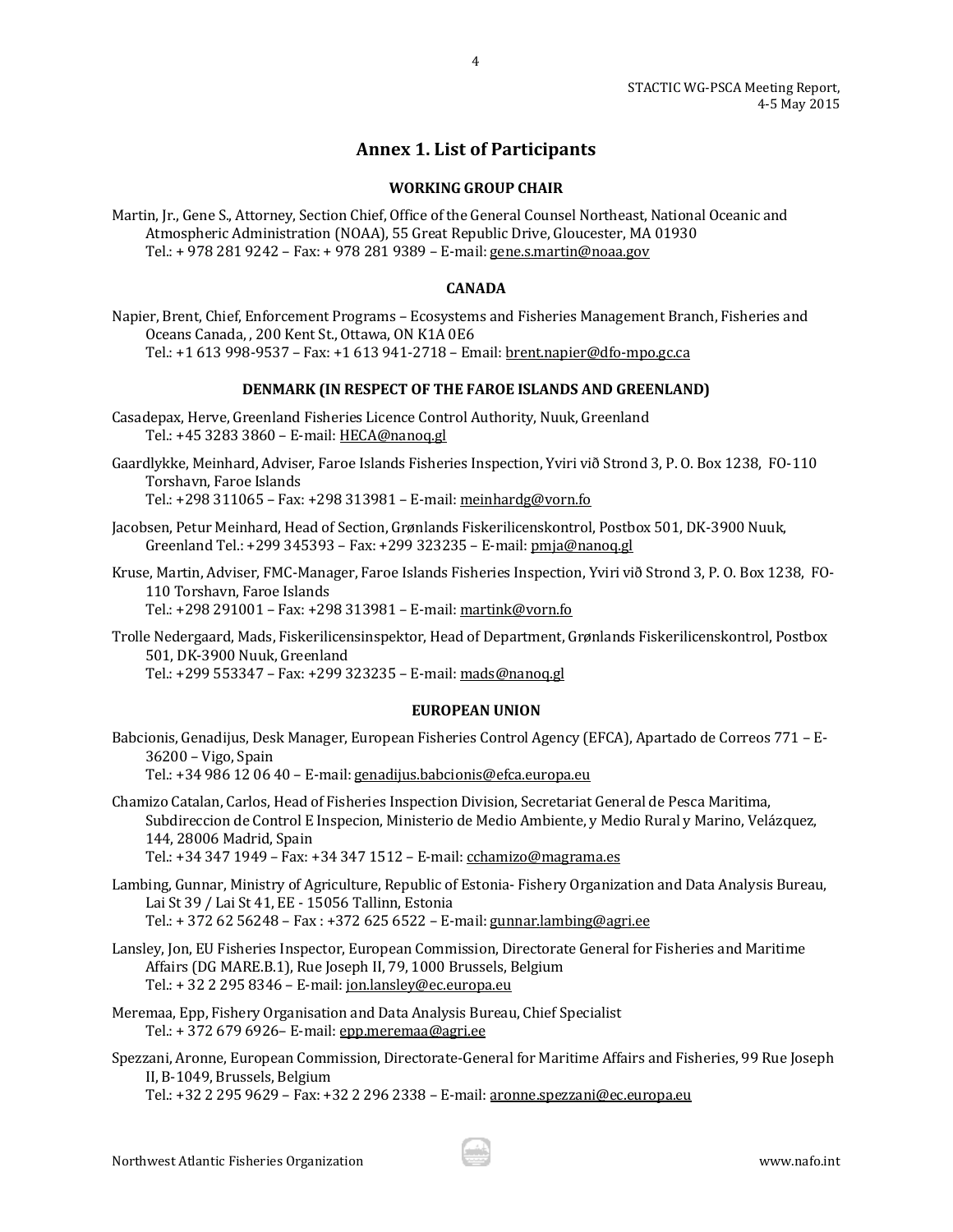#### **ICELAND**

- Freyr Helgason, Kristjan, Senior Expert, Fisheries Management, Department of Resource Management, Ministry of Industries and Innovation, Skúlagata 4, 150 Reykjavik, Iceland Tel.: +354 545 9700 – Email[: kristjanf@anr.is](mailto:kristjanf@anr.is)
- Thormar, Anna, Quota Allocations Department, Directorate of Fisheries, Dalshrauni 1, 220 Hafnarfjordur Tel.: +354 569 7900 – Fax: +354 569 7991 – E-mail: [annatho@fiskistofa.is](mailto:annatho@fiskistofa.is)

#### **JAPAN**

Tominaga, Haruo, Assistant Director, International Affairs Division, Resources Management Department, Fisheries Agency of Japan, 1-2-1 Kasumigaseki, Chiyoda-ku, Tokyo 100-8907 Tel.: +81 3 3502 8460 - Fax: +81 3 3504 2649 - E-Mail: haruo tominaga@nm.maff.go.jp

Kakinuma, Tadaaki, Assistant Director, Fisheries Management Division, Resources Management Department, Fisheries Agency of Japan, 1-2-1 Kasumigaseki, Chiyoda-ku, Tokyo 100-8907 E-Mail[: tadaaki\\_kakinuma@nm.maff.go.jp](mailto:tadaaki_kakinuma@nm.maff.go.jp) 

#### **NORWAY**

- Ognedal, Hilde Senior Legal Adviser, Norwegian Directorate of Fisheries, P. O. Box 185, Sentrum, 5804 Bergen Tel: +47 92 08 95 16, Fax: +47 55 23 80 90, E-Mail[: hilde.ognedal@fiskeridir.no](mailto:hilde.ognedal@fiskeridir.no)
- Østgård, Hanne, Senior Legal Adviser, Norwegian Directorate of Fisheries, P. O. Box 185, Sentrum, 5804 Bergen Tel.: +47 46 80 52 05 – Fax: +47 55 23 80 90 – E-mail[: hanne.ostgard@fiskeridir.no](mailto:hanne.ostgard@fiskeridir.no)

#### **RUSSIAN FEDERATION**

Agalakov, Vadim E., Chief State Inspector, Barentsevo-Belomorskoe Territorial Department, Federal Agency for Fisheries, str. Kominterna 7, 183038 Murmansk Tel.: +7 815 2 798 116 – Fax: +7 815 2 451 945 – E-mail[: murmansk@bbtu.ru](mailto:murmansk@bbtu.ru) 

#### **UNITED STATES OF AMERICA**

Christel, Doug, Fishery Policy Analyst, Sustainable Fisheries Division, National Oceanic and Atmospheric Administration (NOAA), National Marine Fisheries Service, 55 Great Republic Drive, Gloucester, MA 01930 Tel.: +978 281 9141 – Fax: +978 281 9135 – E-mail: [douglas.christel@noaa.gov](mailto:douglas.christel@noaa.gov) 

Hinrichsen, Britta, Attorney Advisor, Office of the General Counsel for Enforcement, Northeast Regional Office, National Oceanic and Atmospheric Administration (NOAA), 55 Great Republic Drive, Gloucester, MA 01930 Tel.: +978-281-9238 – Email[: britta.hinrichsen@noaa.gov](mailto:britta.hinrichsen@noaa.gov) 

#### **NAFO SECRETARIAT**

2 Morris Drive, Suite 100, Dartmouth, Nova Scotia, Canada – Tel: +1 (902) 468-5590 Federizon, Ricardo, Senior Fisheries Commission Coordinator rfederizon@nafo.int Aker, Jana, Fisheries Information Administrator intervention in the intermediation is expected. Kendall, Matthew, IT Manager matter manager matter metall@nafo.int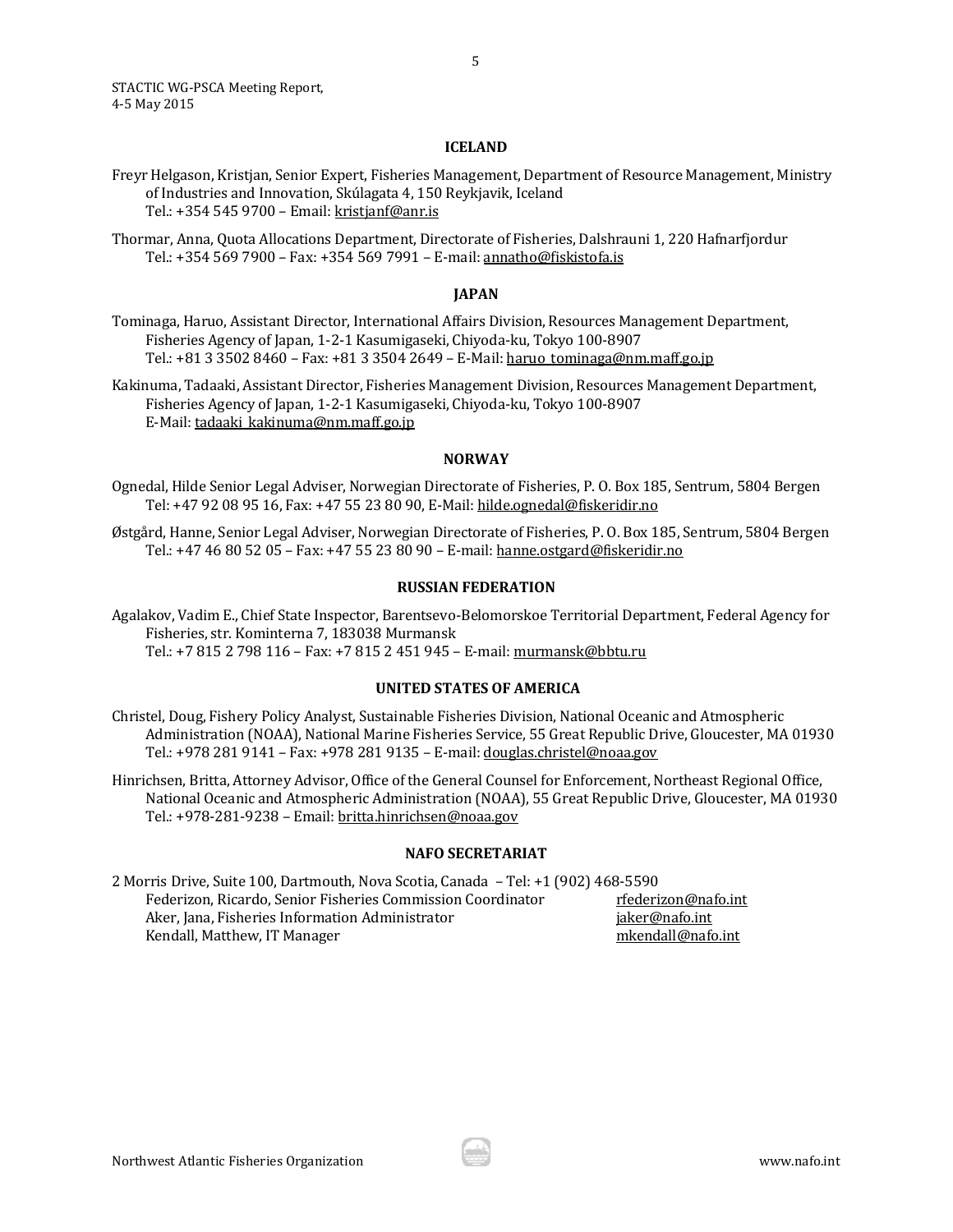# **Annex 2. Agenda**

6

- <span id="page-6-0"></span>1. Opening
- 2. Election of Chair
- 3. Appointment of Rapporteur
- 4. Adoption of Agenda
- 5. Comparison of the NAFO Port State Control provisions against those of the FAO *Agreement on Port State Measures to Prevent, Deter and Eliminate Illegal, Unreported and Unregulated Fishing*
- 6. Review of the amendments made to the NEAFC Scheme of Control and Enforcement (NEAFC Document Rec 09 2014: Alignment of NEAFC Scheme with FAO Port State Measures Agreement)
- 7. Consideration of amendments to the existing NAFO Port Sate Control Scheme necessary to align with the FAO *Agreement on Port State Measures to Prevent, Deter and Eliminate Illegal, Unreported and Unregulated Fishing*
- 8. Recommendations to forward to STACTIC
- 9. Other matters
- 10. Adoption of Report
- 11. Adjournment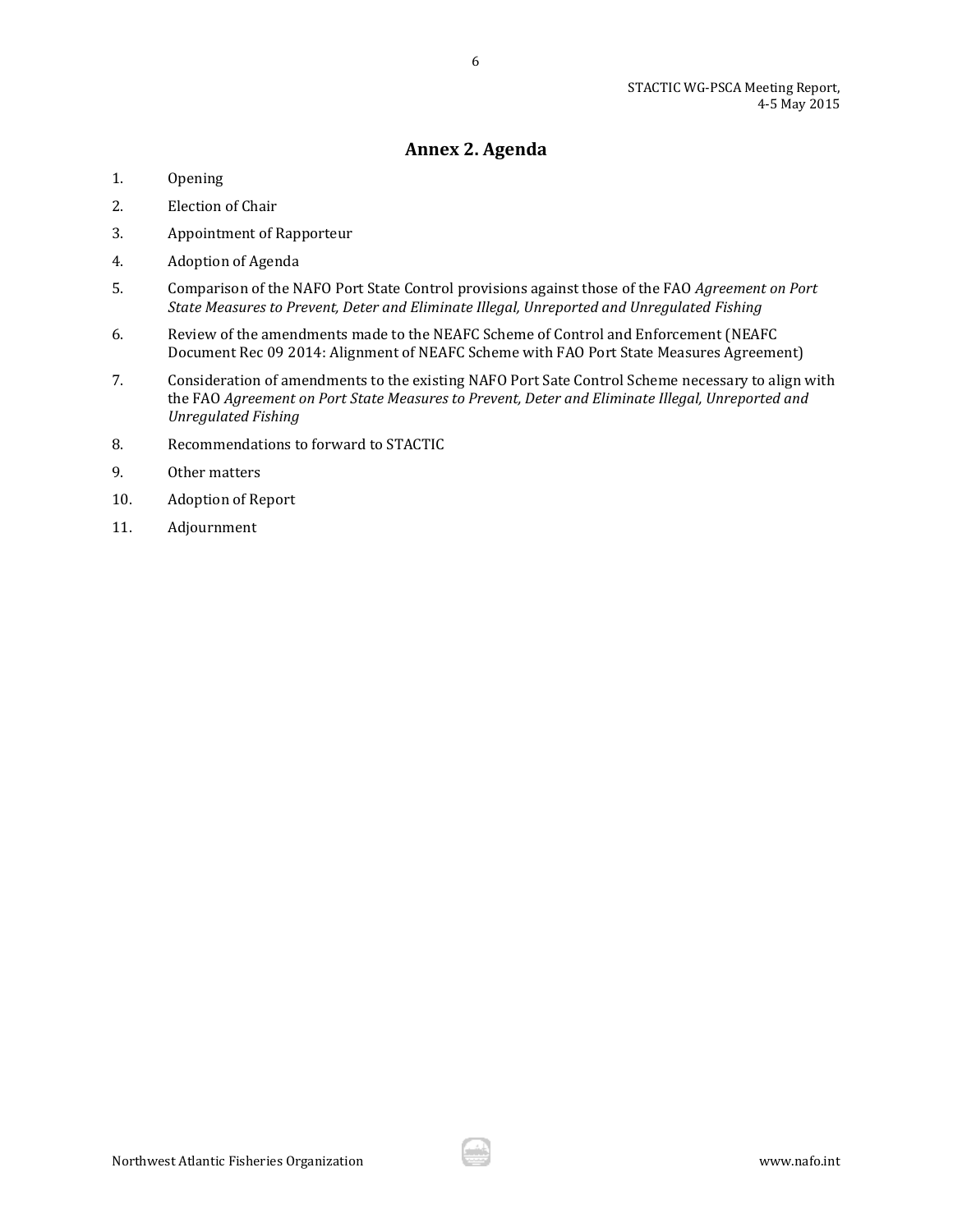# <span id="page-7-0"></span>**Annex 3. Proposed amendments to Chapter VII (Port State Control) and Chapter VIII (Non-Contracting Party Scheme) of the NCEM to align with the FAO Port State Measures Agreement.**  (STACTIC PSCA-WP 15/03)

This document was created by accepting all of the changes that were made to the NCEM (Norway's original changes, STACTIC PSCA-WP 15/02, as well as edits made during the meeting) and then performing a document comparison in Word to show the final changes. This may have resulted in some formatting issues.

Reservation of Japan on specific measures noted (see item 7).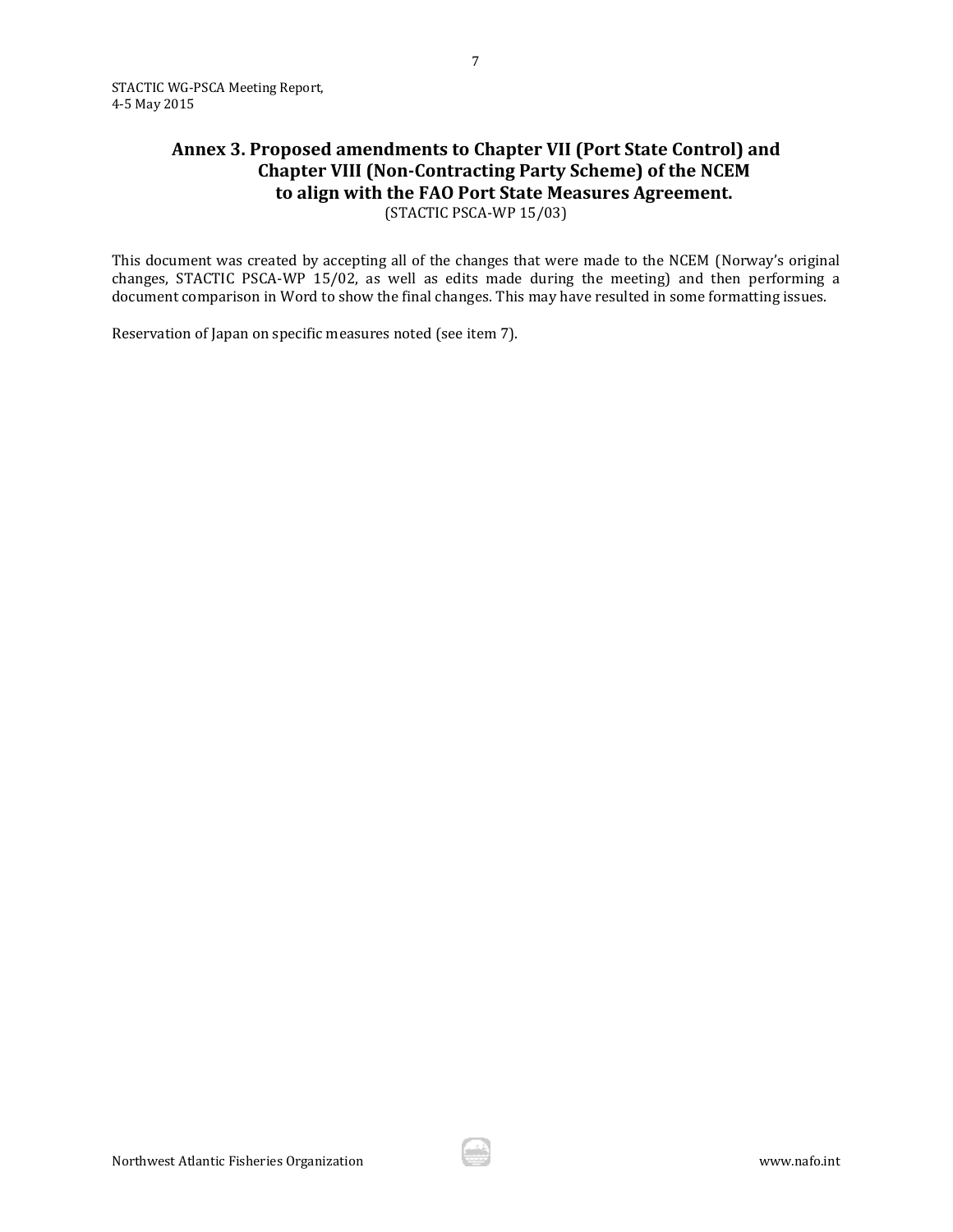# **Northwest Atlantic Fisheries Organization Conservation and Enforcement Measures**

8

# **Article 1 - Definitions**

1. "Bottom fishing activities" means bottom fishing activities where the fishing gear is likely to contact the seafloor during the normal course of fishing operations;

2. "CEM" refers to these Conservation and Enforcement Measures;

3. "Convention" means the 1979 Convention on Future Multilateral Cooperation in the Northwest Atlantic Fisheries, as amended from time to time;

4. "FMC" means a land-based fisheries monitoring centre of the flag State Contracting Party;

5. "Fishing activities" means fishing, fish harvesting or processing operations, transhipmentfishery resources, landings or transhipping of fishfishery resources or fish products, landings, and derived from fishery resources, or any other activity in preparation for, in support of, or related to fishing the harvesting of fisheries resources in the Regulatory Area, including;

(i) the actual or attempted searching for, catching or taking of fishery resources;

(ii) any activity that can reasonably be expected to result in locating, catching, taking, or harvesting of fishery resources for any purpose, and

(iii) any operation at sea in support of, or in preparation for, any activity described in this definition,

but does not include any operations related to emergencies involving the health and safety of the crew members or the safety of a vessel.

6. "Fishing day" means any calendar day or any fraction of a calendar day in which a fishing vessel is present in any Division in the Regulatory Area;

7. "Fishing trip" for a fishing vessel includes the time from its entry into until its departure from the Regulatory Area and continues until all catch on board from the Regulatory Area has been unloaded anded or transhipped;

8. "Fishing vessel" means any vessel equipped for, intended for, or engaged in fishing activities, including fish processing, transhipment or any other activity in preparation for or related to fishing activities, including experimental or exploratory fishing activities;

9. "Inspector", unless otherwise specified, means an inspector of the fishery control services of a Contracting Party assigned to the Joint Inspection and Surveillance Scheme;

10. "IUU fishing" means activities as defined in paragraph 3 of the FAO International Plan of Action to prevent deter and eliminated illegal, unreported and unregulated fishing;

11. "IUU Vessel List" means the list, established in accordance with Articles 52 and 53;

12. "Non-Contracting Party vessel" means a vessel entitled to fly the flag of a State that is not a Contracting Party or a vessel suspected to be without nationality;

13. "Port" includes offshore terminals and other installations for landing, transhipping, packaging, processing, refueling or resupplying.

14 "Processed fish" means any marine organism that has been physically altered since capture, including fish that has been filleted, gutted, packaged, canned, frozen, smoked, salted, cooked, pickled, dried or prepared for market in any other manner;

1415. "Research vessel" means a vessel permanently used for research or a vessel normally used for fishing activities or fisheries support activity that is for the time being used for fisheries research;

1516. "Transhipment" means transfer, over the side, from one fishing vessel to another, of fisheries resources or products. ;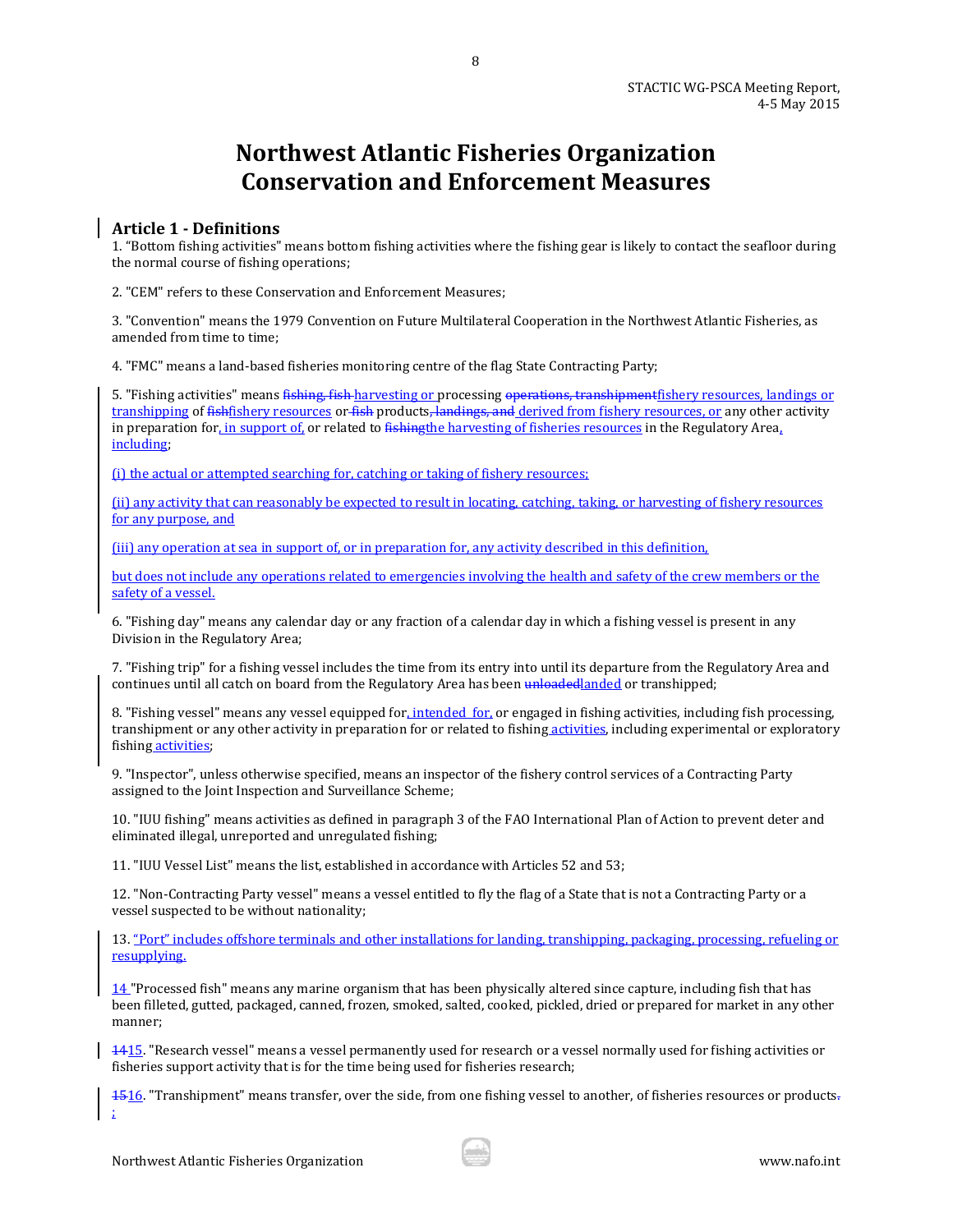# **Article 2 - Scope**

1. The CEM shall, unless otherwise provided, apply to all fishing vessels used or intended for use for the purposes of commercial fishing activities conducted on fisheries resources in the Regulatory Area.

2. Unless otherwise provided, research vessels shall not be restricted by conservation and management measures pertaining to the taking of fish, in particular, concerning mesh size, size limits, closed areas and seasons.

# **Article 3 - Duties of the Contracting Parties**

1. Each Contracting Party shall ensure that every fishing vessel entitled to fly its flag operating in the Regulatory Area complies with the relevant provisions of the CEM; and

2. Each fishing vessel operating in the Regulatory Area shall perform the relevant duties set out in the CEM and comply with the relevant provisions of the CEM.

 $\overline{\phantom{a}}$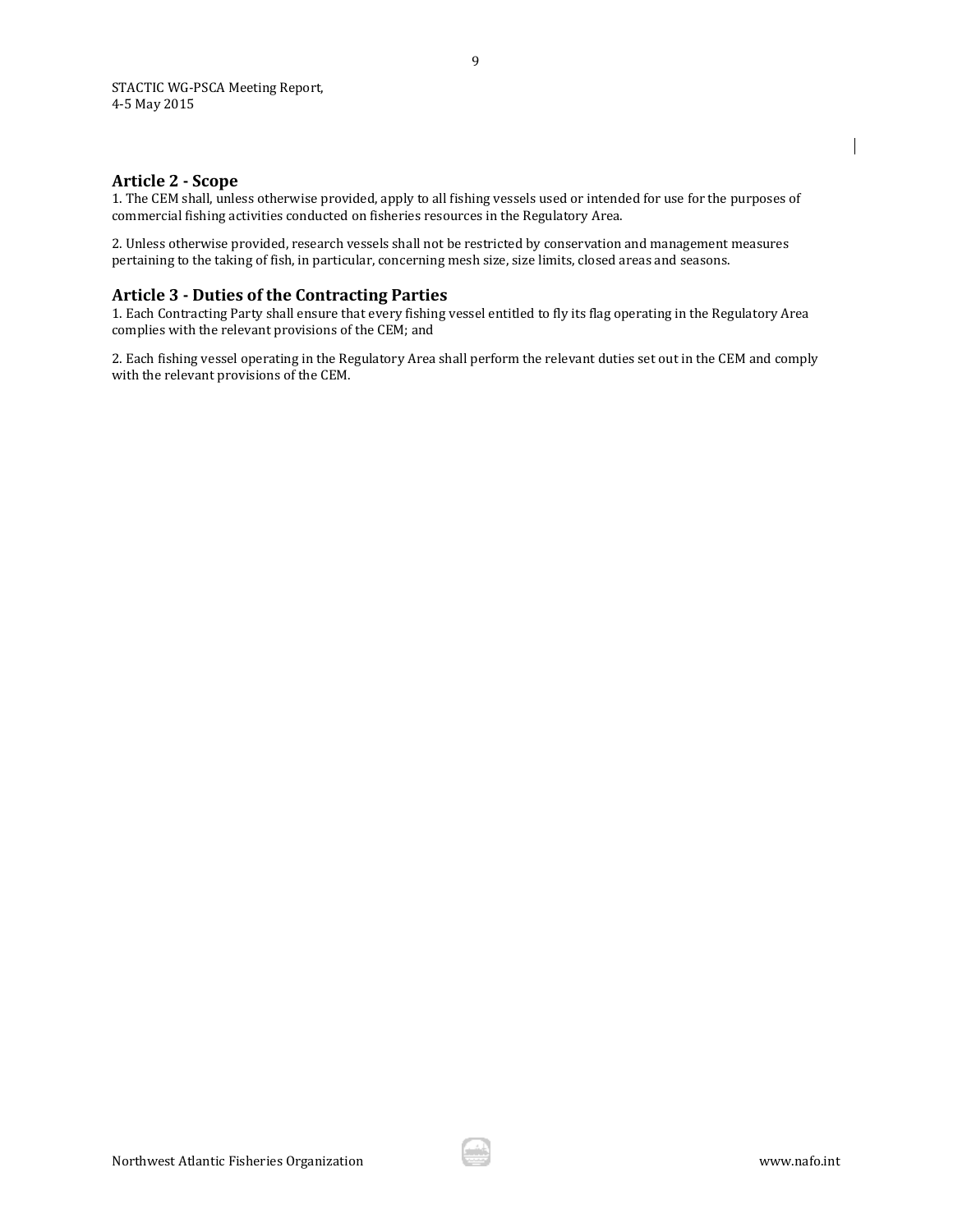# **Article 38 - Additional Procedures for Serious Infringements**  *List of Serious Infringements*

1. Each of the following violations constitutes a serious infringement:

(a) fishing an "Others" quota without prior notification to the Executive Secretary contrary to Article 5;

(b) fishing an "Others" quota more than seven working days following closure by the Executive Secretary contrary to Article 5;

(c) directed fishing for a stock which is subject to a moratorium, or for which fishing is otherwise prohibited, contrary to Article 6;

10

(d) directed fishing for stocks or species after the date of closure by the flag State Contracting Party notified to the Executive Secretary contrary to Article 5;

(e) fishing in a closed area, contrary to Article 9.6 and Article 11;

(f) fishing with a bottom fishing gear in an area closed to bottom fishing activities, contrary to Chapter II;

(g) using an unauthorized mesh size contrary to Article 13;

(h) fishing without a valid authorization issued by the flag State Contracting Party contrary to Article 25;

(i) mis-recording of catches contrary to Article 28;

(j) failing to carry or interfering with the operation of the satellite monitoring system contrary to Article 29;

(k) failure to communicate messages related to catch contrary to Article 10.6 or Article 28;

(l) obstructing, intimidating, interfering with or otherwise preventing inspectors or observers from performing their duties;

(m) committing an infringement where there is no observer on board;

(n) concealing, tampering with or disposing of evidence related to an investigation, including the breaking or tampering of seals or gaining access to sealed areas;

(o) presentation of falsified documents or providing false information to an inspector that would prevent a serious infringement from being detected;

(p) landing or, transhipping or making use of other port services in a port not designated in accordance with the provisions of Article 43.1;

(q) failure to comply with the provisions of Article 45.1; and

(r) landing  $\Theta$ <sub>r</sub>, transhipping or making use of other port services without authorization of the port State as referred to in Article 43.6.

# *Duties and Authority of the Inspectors*

2. Where the inspectors cite a vessel for having committed a serious infringement, they shall:

(a) seek to notify the competent authority of the flag State Contracting Party;

(b) report the serious infringement to the Executive Secretary;

(c) take all measures necessary to ensure security and continuity of the evidence, including, as appropriate, sealing the vessel's hold for further inspection;

(d) request that the master cease all fishing activity that appears to constitute a serious infringement $\pm$ :

3. The inspectors may remain on board to provide information and assistance to the inspector designated by the flag State Contracting Party (designated inspector). During this time, the inspectors shall complete the original inspection provided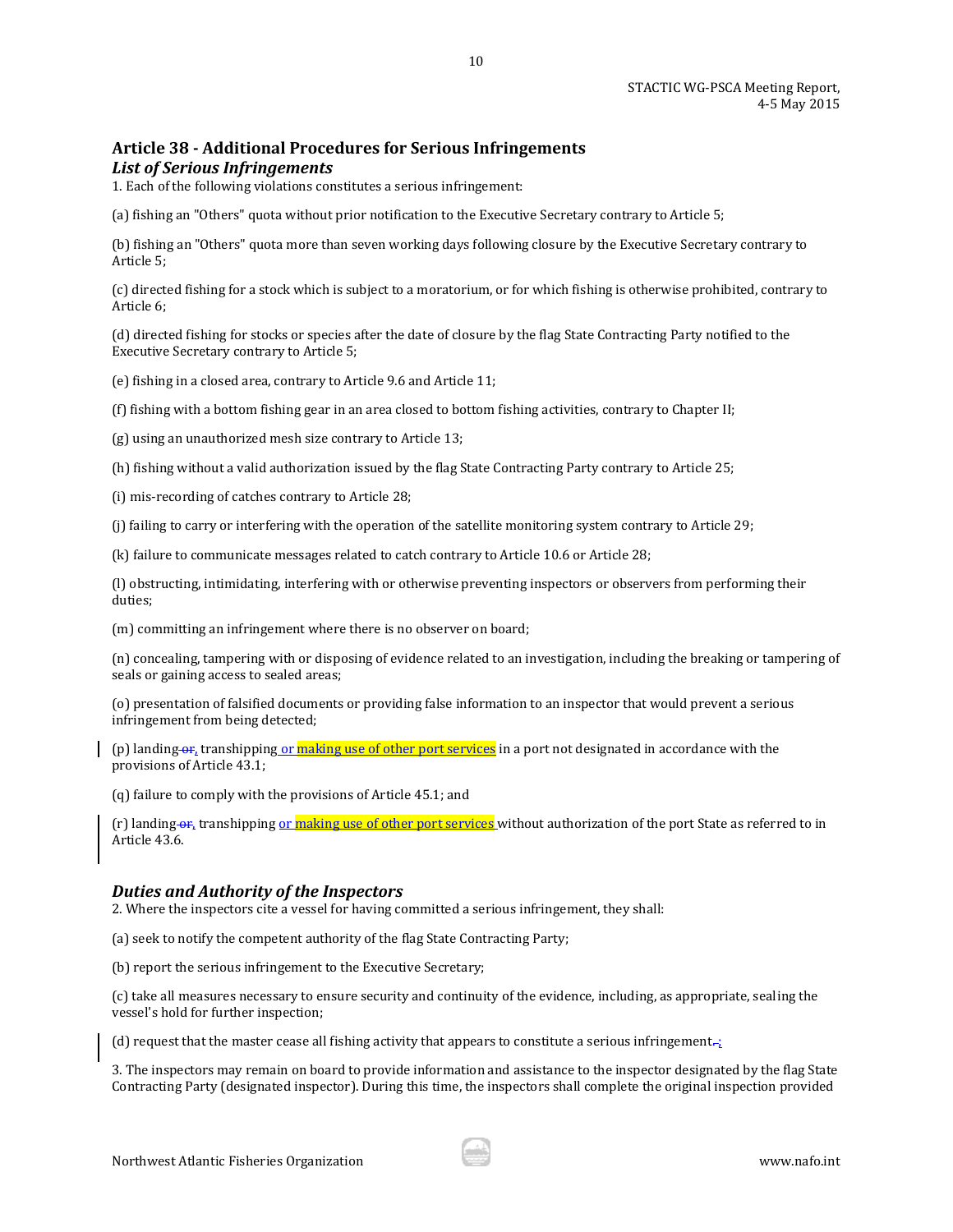that, following the arrival of the designated inspector, the competent authority of the flag State Contracting Party does not require the inspectors to leave the vessel.

 $\overline{\phantom{a}}$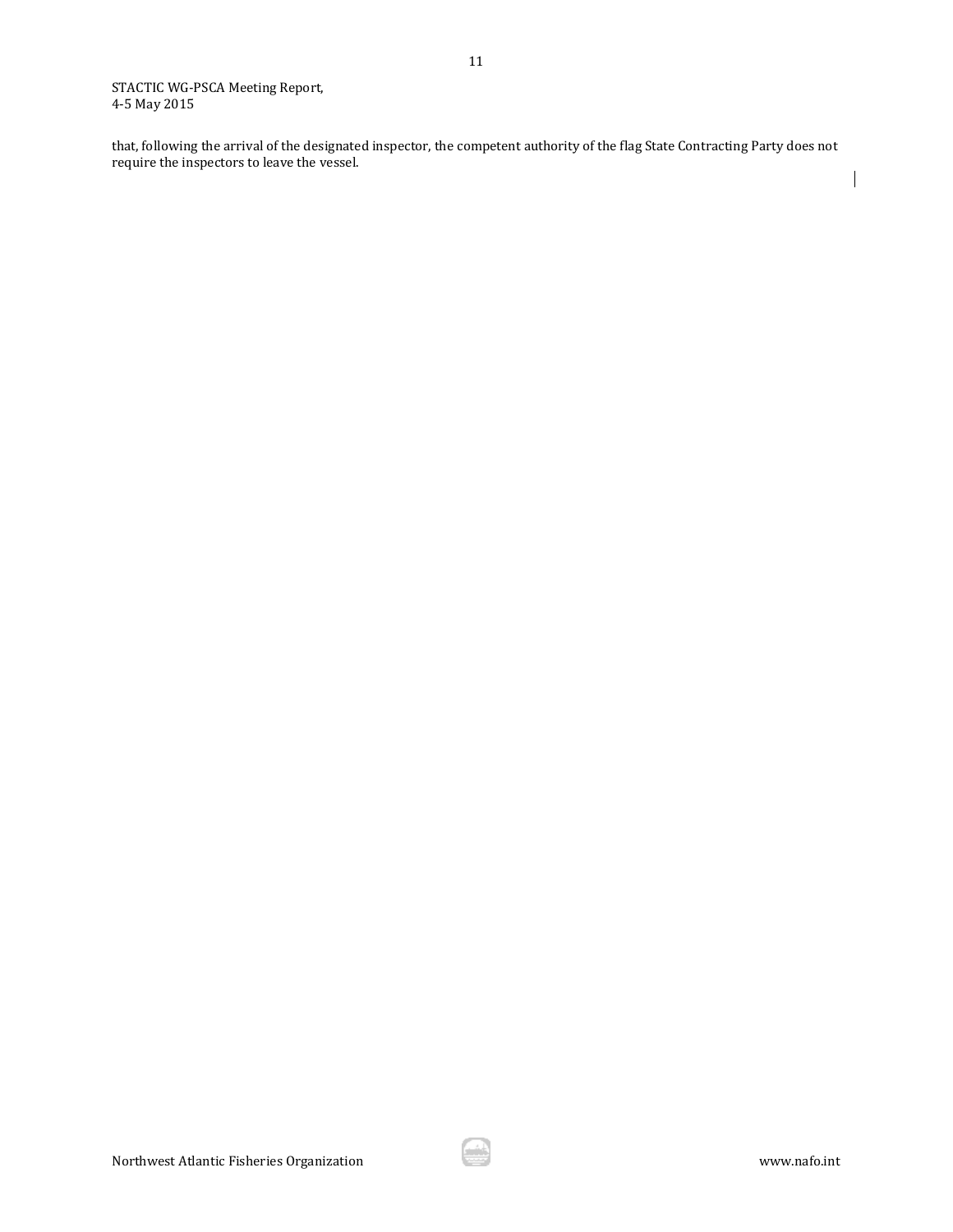# *Duties of the Flag State Contracting Party*

4. Where notified of a serious infringement, the flag State Contracting Party shall:

(a) acknowledge receipt of the notification without delay;

(b) ensure the fishing vessel does not resume fishing until the inspectors have notified the master that they are satisfied that the infringement will not be repeated; and

12

(c) ensure that the vessel is inspected within 72 hours by an inspector designated by the flag State Contracting Party.

5. Where justified, the flag State Contracting Party shall, where authorized to do so, require the vessel to proceed immediately to a port for a thorough inspection under its authority in the presence of an inspector from any other Contracting Party that wishes to participate.

6. Where the flag State Contracting Party does not order the fishing vessel to port, it shall provide written justification to the Executive Secretary no later than 3 working days following the notice of infringement.

7. Where the flag State Contracting Party orders the fishing vessel to port, an inspector from another Contracting Party may board or remain onboard the vessel as it proceeds to port, provided that the competent authority of the flag State Contracting Party does not require the inspector to leave the vessel.

8. (a) Where, in accordance with the inspection referred to in paragraph 3, the designated inspector issues a notice of infringement for:

directed fishing for a stock which is subject to a moratorium (i)

directed fishing for a stock for which fishing is prohibited under Article 6 (ii)

mis-recording of catch, contrary to Article 28 or (iii)

repetition of the same serious infringement during a 100 days period or a single fishing trip, whichever (iv)is shorter

the flag State Contracting Party shall order the vessel to cease all fishing activities and shall forthwith initiate a full investigation.

(b) In this paragraph, "mis-recording of catches" means a difference of at least 10 tonnes or 20%, whichever is greater, between the inspectors' estimates of processed catch on board, by species or in total, and the figures recorded in the production logbook, calculated as a percentage of the production logbook figures. In order to calculate the estimate of the catch on board, the inspectors shall apply a stowage factor agreed between them and the designated inspector.

9. (a) Where the flag State Contracting Party is unable to conduct a full investigation in the Regulatory Area, or where the serious infringement is mis-recording of catches, it shall order the vessel to proceed immediately to a port where it shall conduct a full investigation ensuring that the physical inspection and enumeration of total catch on board takes place under its authority;

(b) Subject to the consent of the flag State Contracting Party, inspectors of another Contracting Party may participate in the inspection and enumeration of the catch.

#### *Duties of the Executive Secretary*

10. The Executive Secretary:

(a) informs without delay the Contracting Parties having an inspection presence in the Regulatory Area of the serious infringement referred by its inspectors;

(b) informs without delay to the inspecting Contracting Party, the justification provided by the flag State Contracting Party, where it did not order its vessel to port in response to the finding of a serious infringement; and

(c) makes available to any Contracting Party, on request, the justification provided by the flag State Contracting Party where it did not order its vessel to port in response to the finding of a serious infringement.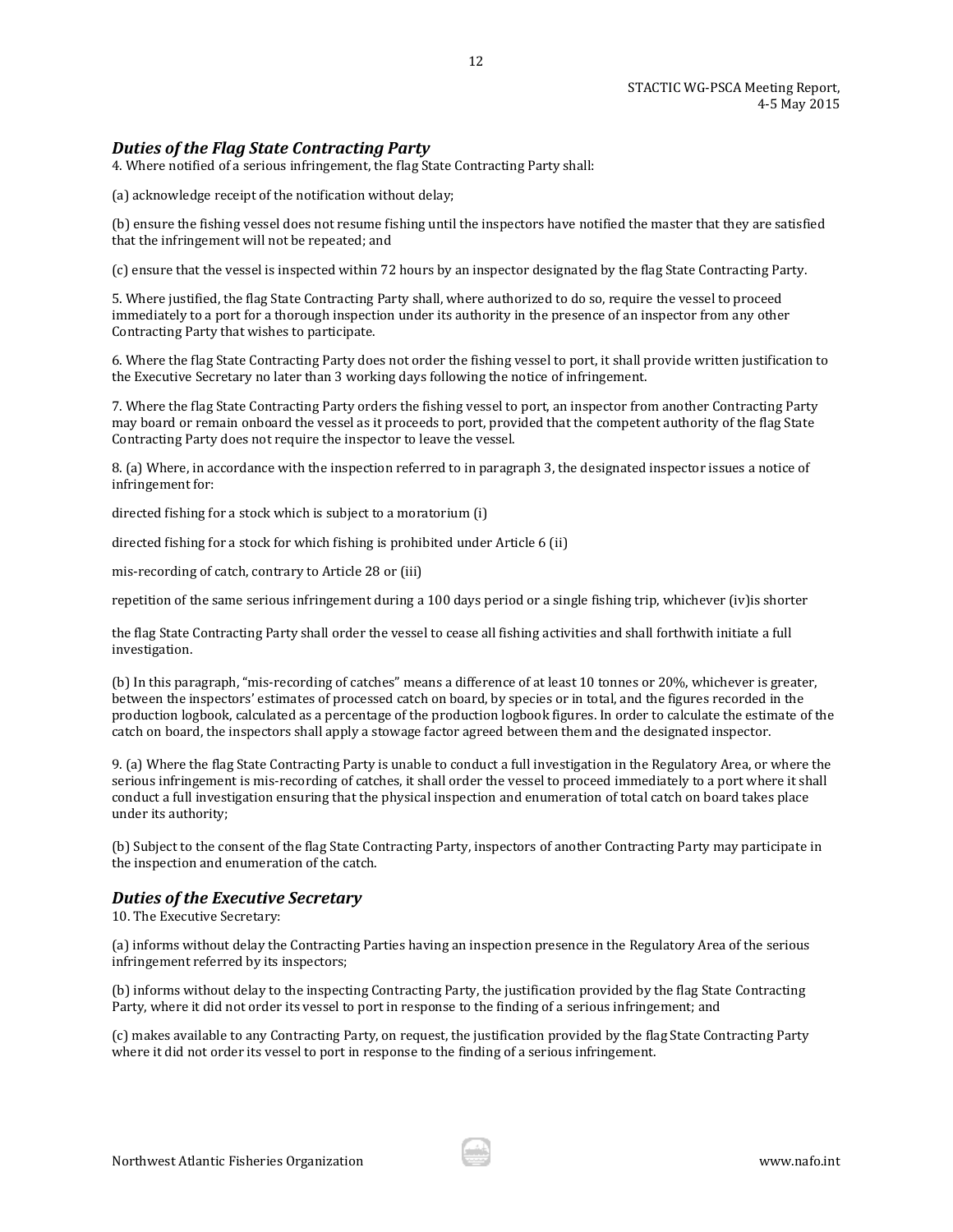#### **Article 39 – Follow-up to Infringements**

1. A flag State Contracting Party that has been notified of an infringement committed by a fishing vessel entitled to fly its flag shall:

(a) investigate immediately and fully, including as appropriate, by physically inspecting the fishing vessel at the earliest opportunity;

(b) cooperate with the inspecting Contracting Party to preserve the evidence in a form that will facilitate proceedings in accordance with its laws;

(c) take immediate judicial or administrative action in conformity with its national legislation against the persons responsible for the vessel flyingentitled to fly its flag where the CEM have not been respected; and

(d) ensure that sanctions applicable in respect of infringements are adequate in severity to be effective in securing compliance, deterring further infringements and depriving the offenders of the benefits accruing from the infringement.

2. Each Contracting Party shall ensure that in proceedings it has instituted, it treats all notices of infringement issued in accordance with Article 38.1(l) as if the infringement was reported by its own inspector.

3. Each Contracting Party shall take enforcement measures with respect to a vessel flyingentitled to fly its flag, where it has been established in accordance with domestic law, that the vessel committed a serious infringement listed in Article 38.8.

4. The measures referred to in paragraph 3 and the sanctions referred to in paragraph 1(d) may include the following depending on the gravity of the offence and in accordance with domestic law:

(a) fines;

(b) seizure of the vessel, illegal fishing gear and catches;

(c) suspension or withdrawal of authorization to fishconduct fishing activities; and

(d) reduction or cancellation of any fishing allocations.

5. The flag State Contracting Party shall immediately notify the Executive Secretary of the measures taken against its vessel in accordance with paragraphs 3 and 4.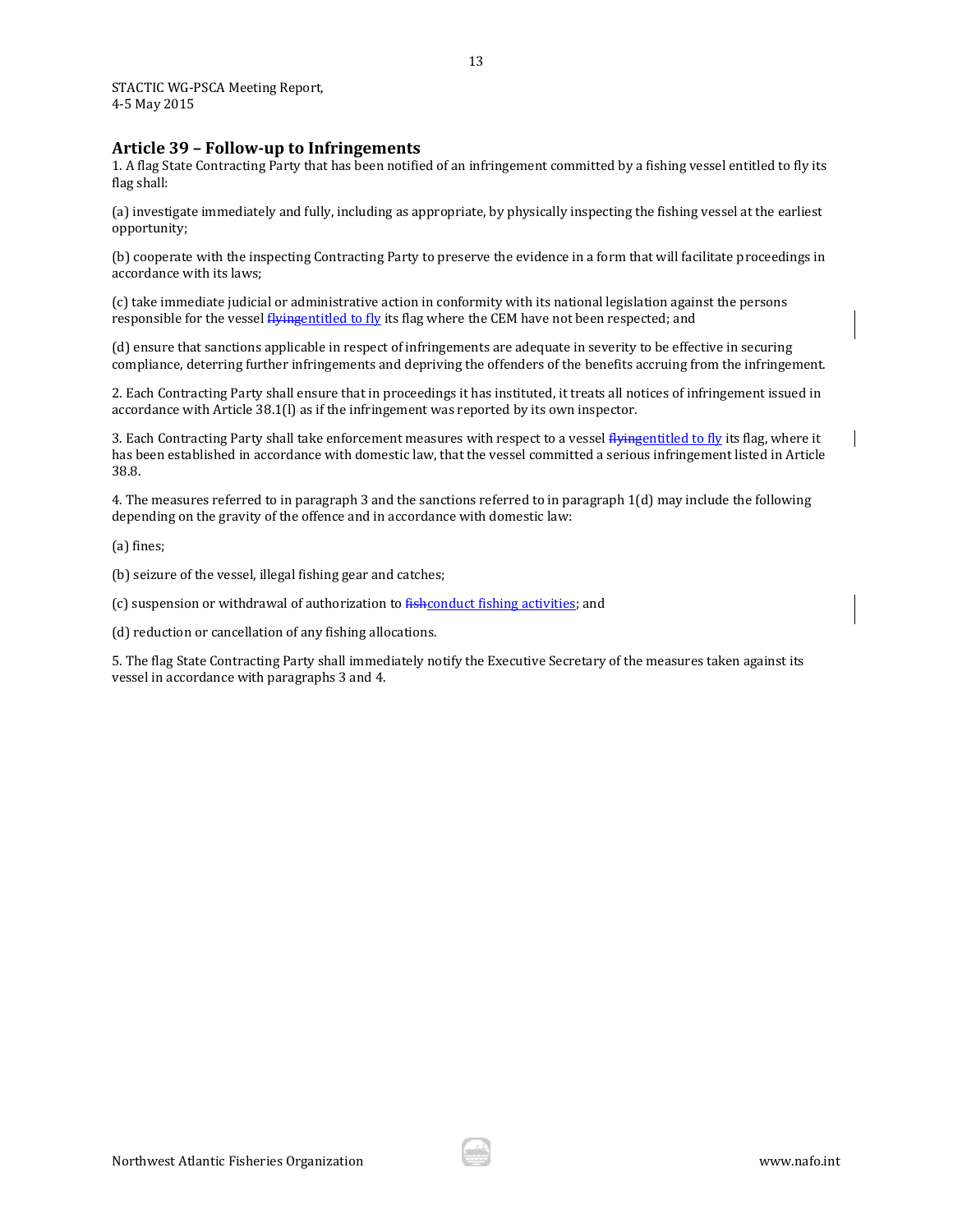# **CHAPTER VII PORT STATE CONTROL**

## **Article 42 - Scope**

Subject to the right of the port State Contracting Party to impose requirements of its own for access to its ports, the provisions in this ArticleChapter apply to landings or transhipments inport entries and the use of ports of Contracting Parties by fishing vessels flyingentitled to fly the flag of another Contracting Party-, conducting fishing activities in the Regulatory Area. The provisions apply to landing or transhipment of fish caught in the Regulatory Area, fish or fish products originating from such fish, that have not been previously landed or offloaded transhipped at a port. This ArticleChapter also sets out the respective duties of the flag State Contracting Party and obligations of the master of fishing vessels seeking requesting entry to land catch in a port of a Contracting Party.

#### **Article 43 - Duties of the Port State Contracting Party**

1. The port State Contracting Party shall designate ports to which fishing vessels may be permitted accessentry for the purpose of landing  $\omega_{t}$  transhipment and/or provision of port services and shall [to the greatest extent possible ensure] that each designated port has sufficient capacity to conduct inspections pursuant to this Chapter. It shall transmit to the Executive Secretary a list of these ports. Any subsequent changes to the list shall be notified to the Executive Secretary no less than fifteen days before the change comes into effect.

2. The port State Contracting Party shall establish a minimum prior notification request period. The prior notificationrequest period should be 3 working days before the estimated time of arrival. However the port State Contracting Party may make provisions for another prior notification request period, taking into account, inter alia, catch product type or the distance between fishing grounds and its ports. The port State Contracting Party shall advise the Executive Secretary of the prior notification request period.

3. The port State Contracting Party shall designate the competent authority which shall act as the contact point for the purposes of receiving notifications requests in accordance with Article 45 (1, 2 and/or 3), receiving confirmations in accordance with Article 44.2 and issuing authorizations in accordance with paragraph 6. The port State Contracting Party shall advise the Executive Secretary about the competent authority name and its contact information.

4. The requirements contained in paragraphs 1, 2 and 3 do not apply to a Contracting Party that does not permit any landings or transhipmentsport entries in its ports by vessels flyingentitled to fly the flag of another Contracting Party.

5. The port State Contracting Party shall forward a copy of the form as referred to in Article 45 (1 and 2) without delay to the flag State Contracting Party of the vessel and to the flag State Contracting Party of donor vessels where the vessel has engaged in transhipment operations.

6. Landing or transhipment operationsFishing vessels may only commence afternot enter port without prior authorization has been given by the competent authorities of the port State Contracting Party. Such authorizationAuthorization to land or tranship shall only be given if the confirmation from the flag Contracting Party as referred to in Article 44.2 has been received.

7. By way of derogation from paragraph 6 the port State Contracting Party may authorize all or part of a landing in the absence of the confirmation referred to in paragraph 6. In such cases the fish concerned shall be kept in storage under the control of the competent authorities. The fish shall only be released to be sold, taken over, produced or transported once the confirmation referred to in paragraph 6 has been received. If the confirmation has not been received within 14 days of the landing the port State Contracting Party may confiscate and dispose of the fish in accordance with national rules.  $\frac{1}{2}$ . The port State Contracting Party shall without delay notify the master of the fishing vessel of its decision on whether to authorize the landing or transhipment by returning a copy of the form PSC 1 or 2 with Part C duly completed. This copy shall also be transmitted to the Executive Secretary without delay.

8. The port State Contracting Party shall without delay notify the master of the fishing vessel of its decision on whether to authorize or deny the port entry, or if the vessel is in port, the landing, transhipment and other use of port. If the vessel entry is authorized the port state returns to the master a copy of the form PSC 1 or 2 with Part C duly completed. This copy shall also be transmitted to the Executive Secretary without delay. In case of a denial the port state shall also notify the flag State Contracting Party.

9. In case of cancellation of the prior notification request referred to in Article 45, paragraph 2, the port State Contracting Party shall forward a copy of the cancelled PSC 1 or 2 to the flag State Contracting Party and the Executive Secretary.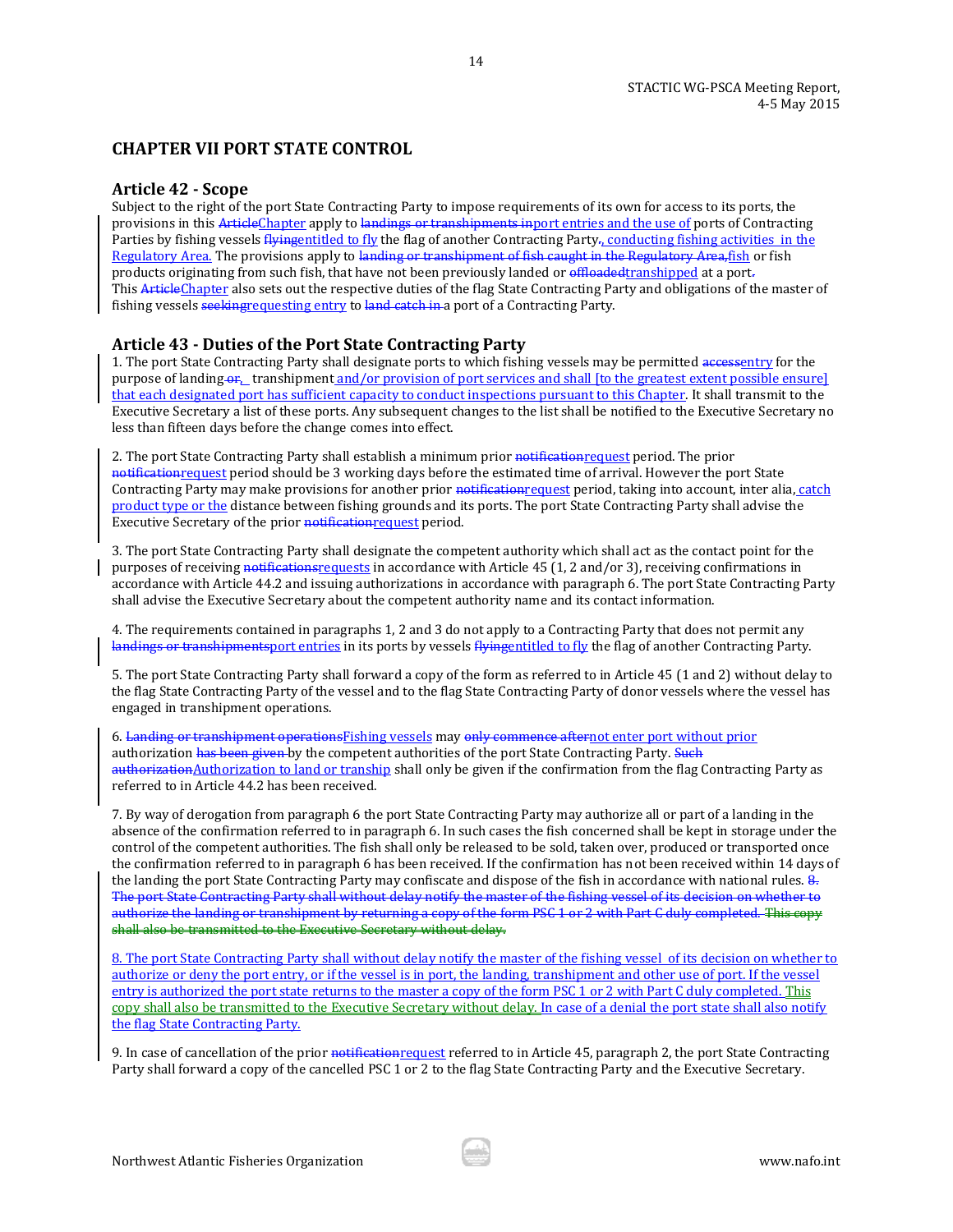10. Unless otherwise required in a recovery plan, the port State Contracting Party shall carry out inspections of at least 15 % of all such landings or transhipments during each reporting year.

In determining which vessels to inspect, port state Contracting Parties shall give priority to:

 a) vessels that have been denied entry or use of a port in accordance with this Chapter or any other provision of the CEM; and

b) requests from other Contracting Parties, States or RFMOs that a particular vessel be inspected.

11. Inspections shall be conducted by authorized Contracting Party inspectors who shall present credentials to the master of the vessel prior to the inspection.

12. The port State Contracting Party may invite inspectors of other Contracting Parties to accompany their own inspectors and observe the inspection of landings or transhipment operations.

13. An inspection shall involve the monitoring of the entire dischargelanding or transhipment in that port and the port State Contracting Party shall as a minimum:

(a) cross-check against the quantities of each species landed or transhipped,

(i) the quantities by species recorded in the logbook

(ii) catch and activity reports, and

(iii) all information on catches provided in the prior notification (PSC 1 or 2)

(b) verify and record the quantities by species of catch remaining on board upon completion of landing or transhipment;

(c) verify any information from inspections carried out in accordance with Chapter VI;

(d) verify all nets on board and record mesh size measurements;

(e) verify fish size for compliance with minimum size requirements $\div$ :

(f) ensure that inspectors examine all relevant areas, equipment and documents which are relevant to verifying compliance with relevant conservation and management measures, and that inspections are conducted in accordance with the procedures laid down in [Annex IV.H]

14. Each inspection shall be documented by completing form PSC 3 (port State Control inspection form) as set out in Annex IV.C. The inspectors may insert any comments they consider relevant. They shall sign the report and request that the master sign the report. The master may insert any comment he considers relevant and shall be provided with a copy of the report.

15. The port State Contracting Party shall without delay transmit a copy of each port State Control inspection report and, upon request, an original or a certified copy thereof, to the flag State Contracting Party and to the flag State of any vessel that transhipped catch to the inspected fishing vessel. A copy shall also be sent to the Executive Secretary without delay.

16. Inspections shall be conducted in a fair, transparent and non-discriminatory manner and shall not constitute harassment of any vessel. Inspectors shall not interfere with the master's ability to communicate with the authorities of the flag State Contracting Party.

17. The port State Contracting Party shall make all possible effort to communicate with the master or senior crew members of the vessel, including where possible and where needed, that the inspector is accompanied by an interpreter.

18. The port State Contracting Party shall make all possible efforts to avoid unduly delaying the fishing vessel and ensure that the vessel suffers the minimum interference and inconvenience and that unnecessary degradation of the quality of the fish is avoided.

#### **Article 44 - Duties of the Flag State Contracting Party**

1. The flag State Contracting Party shall ensure that the master of any fishing vessel entitled to fly its flag complies with the obligations relating to masters set out in this Article 45.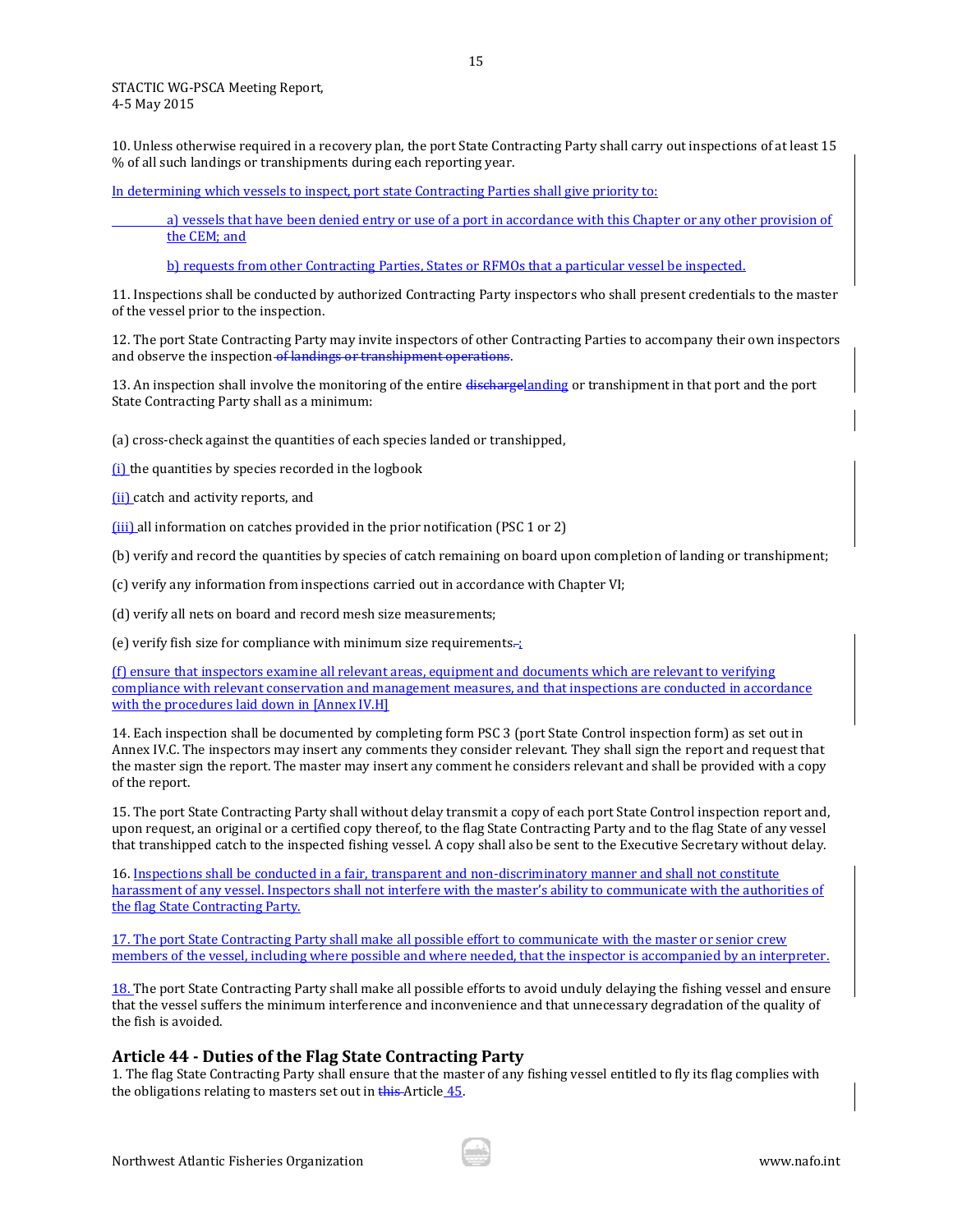2. The flag State Contracting Party of a fishing vessel intending to land or tranship, or where the vessel has engaged in transhipment operations outside a port, the flag State Contracting Party or parties, shall confirm by returning a copy of the form, PSC 1 or 2, transmitted in accordance with Article 43.5 with part B duly completed, stating that:

16

(a) the fishing vessel declared to have caught the fish had sufficient quota for the species declared;

(b) the declared quantity of fish on board has been duly reported by species and taken into account for the calculation of any catch or effort limitations that may be applicable;

(c) the fishing vessel declared to have caught the fish had authorization to fish in the areas declared; and

(d) the presence of the vessel in the area in which it has declared to have taken its catch has been verified by VMS data.

3. The flag State Contracting Party shall designate the competent authority, which shall act as the contact point for the purposes of receiving notifications requests in accordance with Article 43.5 and providing confirmation in accordance with Article 43.6, and communicate this information to the NAFO Secretariat for dissemination to Contracting Parties.

#### **Article 45 - Obligations of the Master of a Fishing Vessel**

1. The master or the agent of any fishing vessel intending to make agnter port call shall notifyforward the request for entry to the competent authorities of the port State Contracting Party within the notification request period referred to in Article 43.2. Such notification request shall be accompanied by the form provided for in Annex II.L with Part A duly completed as follows:

(a) Form PSC 1, as referred to in Annex II.L.A shall be used where the vessel is carrying, landing or transhipping its own catch; and

(b) Form PSC 2, as referred to in Annex II.L.B, shall be used where the vessel has engaged in transhipment operations. A separate form shall be used for each donor vessel.

(c) Both forms PSC 1 and PSC 2 shall be completed in cases where a vessel is intending to land or tranship both its own catch and catch that was received through transhipment.

2. A master or the agent may cancel a prior notification request by notifying the competent authorities of the port they intended to use. The notification request shall be accompanied by a copy of the original PSC 1 or 2 with the word "cancelled" written across it.

3. The master of a fishing vessel shall:

(a) co-operate with and assist in the inspection of the fishing vessel conducted in accordance with these procedures and shall not obstruct, intimidate or interfere with the port State inspectors in the performance of their duties;

(b) provide access to any areas, decks, rooms, catch, nets or other gear or equipment, and provide any relevant information which the port State inspectors request including copies of any relevant documents.

# **Article 46 - Duties of the Executive Secretary**

1. The Executive Secretary shall without delay post on the NAFO website:

(a) the list of designated ports and any changes thereto;

(b) the prior notification request periods established by each Contracting Party;

(c) the information about the designated competent authorities in each port State Contracting Party; and,

(d) the information about the designated competent authorities in each flag State Contracting Party.

2. The Executive Secretary shall without delay post on the secure part of the NAFO website:

(a) copies of all PSC 1 and 2 forms transmitted by port State Contracting Parties;

(b) copies of all inspection reports, as referred to in Annex IV.C (PSC 3 form), transmitted by port State Contracting Parties.

3. All forms related to a specific landing or transhipment shall be posted together.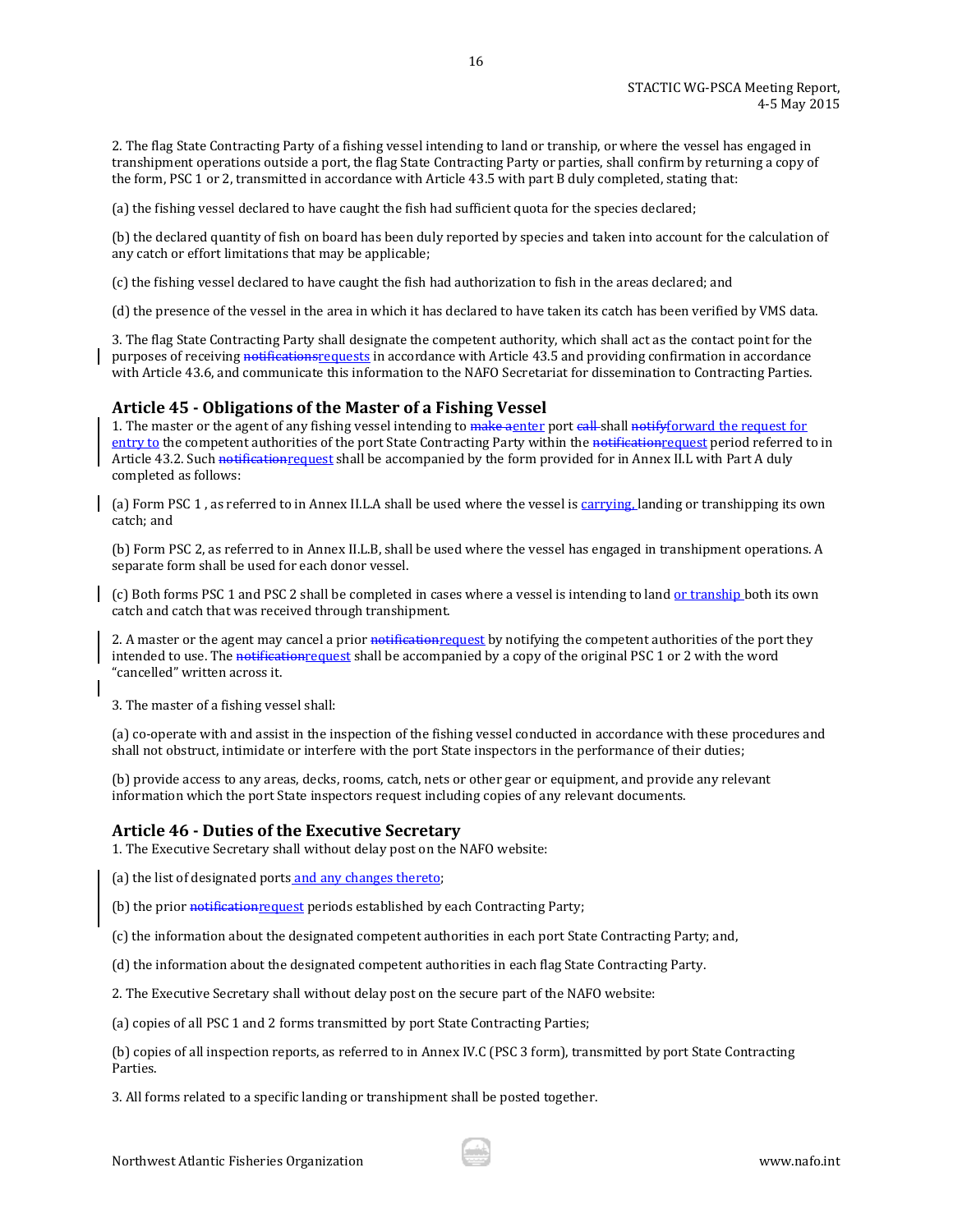# **Article 47 - Serious Infringements Detected During In-Port Inspections**

1. The provisions in Articles 39 and 40 shall apply to any serious infringements listed in Article 38 detected during in-port inspections.

2. Serious infringements detected during in-port inspections shall be followed up in accordance with domestic law.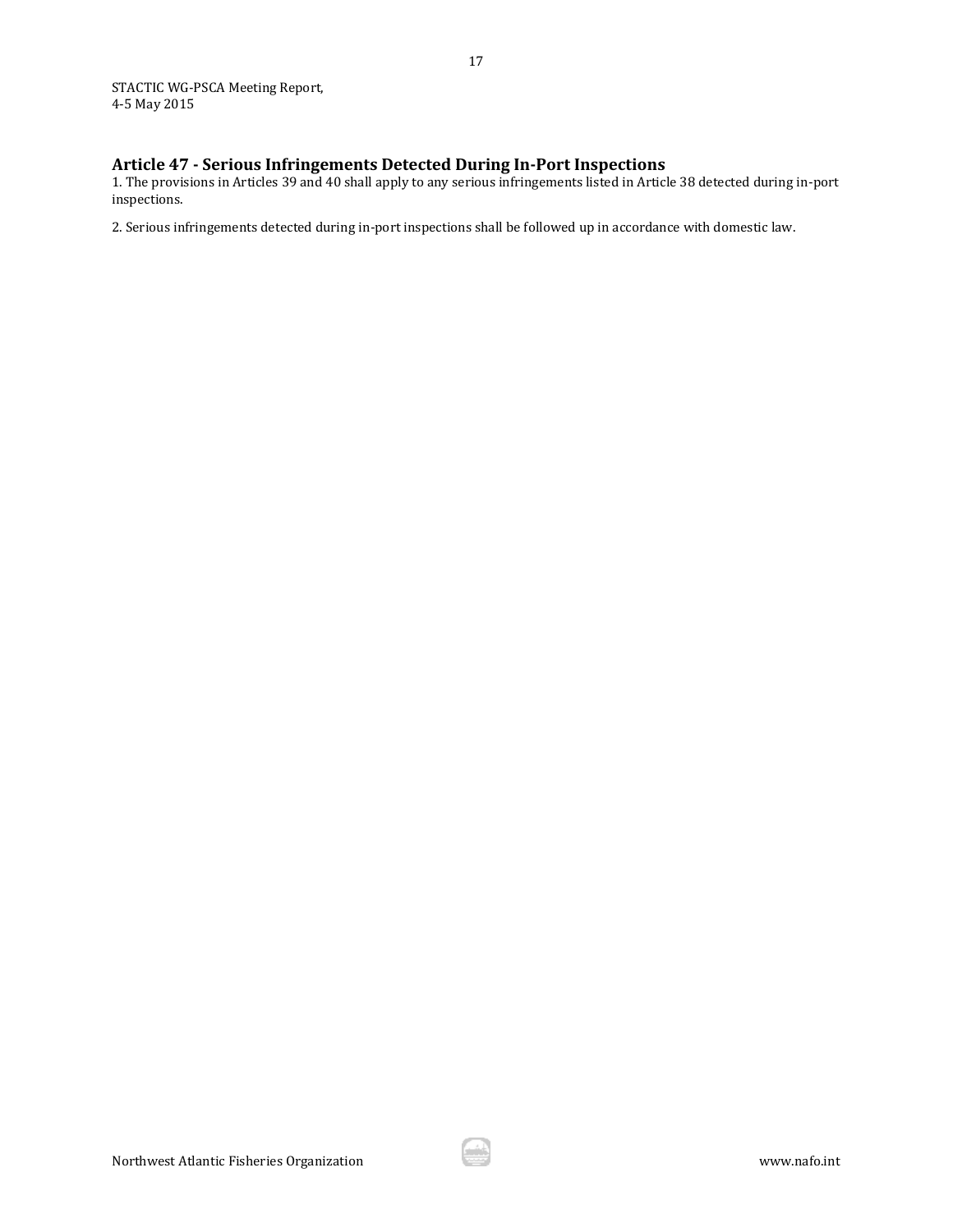# **CHAPTER VIII NON-CONTRACTING PARTY SCHEME**

# **Article 48 - General Provisions**

1. The purpose of this Chapter is to promote compliance with non-Contracting Party vessels with recommendations established by NAFO and to prevent, deter and eliminate IUU fishing by non-Contracting Party vessels (hereinafter referred to as "NCP" vessels) that undermine the effectiveness of the Conservation and Enforcement Measures established by the Organization.

18

2. Nothing in this Chapter shall be construed to:

(a) affect the sovereign right of any Contracting Party to take additional measures to prevent, deter and eliminate IUU fishing by NCP vessels or, where evidence so warrants, take such action as may be appropriate, consistent with international law; or

(b) prevent a Contracting Party from allowing an NCP vessel entry into its ports for the purpose of conducting an inspection of, or taking appropriate enforcement action against the vessel, which, if there is sufficient proof of IUU fishing, is at least as effective as denial of port entry in preventing, deterring and eliminating IUU fishing.

3. This Chapter shall be:

(a) interpreted in a manner consistent with international law, including the right of port access in case of force majeure or distress; and

(b) applied in a fair and transparent manner.

4. Each Contracting Party shall ensure that vessels entitled to fly its flag do not engage in joint fishing activities with NCP vessels referred to in Article 49, including receiving or delivering transhipments of fish to or from a NCP vessel.

# **Article 49 – Presumption of IUU fishing**

1. An NCP vessel is presumed to have undermined the effectiveness of the CEM, and to have engaged in IUU fishing, if it has been:

(a) sighted or identified by other means as engaged in fishing activities in the Regulatory Area;

(b) involved in transhipment with another NCP vessel sighted or identified as engaged in fishing activities inside or outside the Regulatory Area; and/or

(c) included in the IUU list of the North East Atlantic Fisheries Commission (NEAFC $\}$ .

# **Article 50 – Sighting and Inspection of NCP Vessels in the NRA**

1. Each Contracting Party with an inspection and/or surveillance presence in the Regulatory Area authorized under the Joint Inspection and Surveillance Scheme that sights or identifies an NCP vessel engaged in fishing activities in the NRA shall:

(a) transmit immediately the information to the Executive Secretary using the format of the surveillance report set out in Annex IV.A;

(b) attempt to inform the Master that the vessel is presumed to be engaged in IUU fishing and that this information will be distributed to all Contracting Parties, relevant Regional Fisheries Management Organizations (RFMOs) and the flag State of the vessel;

(c) if appropriate, request permission from the Master to board the vessel for inspection; and

(d) where the Master agrees to inspection:

(i) transmit the inspector's findings to the Executive Secretary without delay, using the inspection report form set out in Annex IV.B; and

(ii) provide a copy to the inspection report to the Master.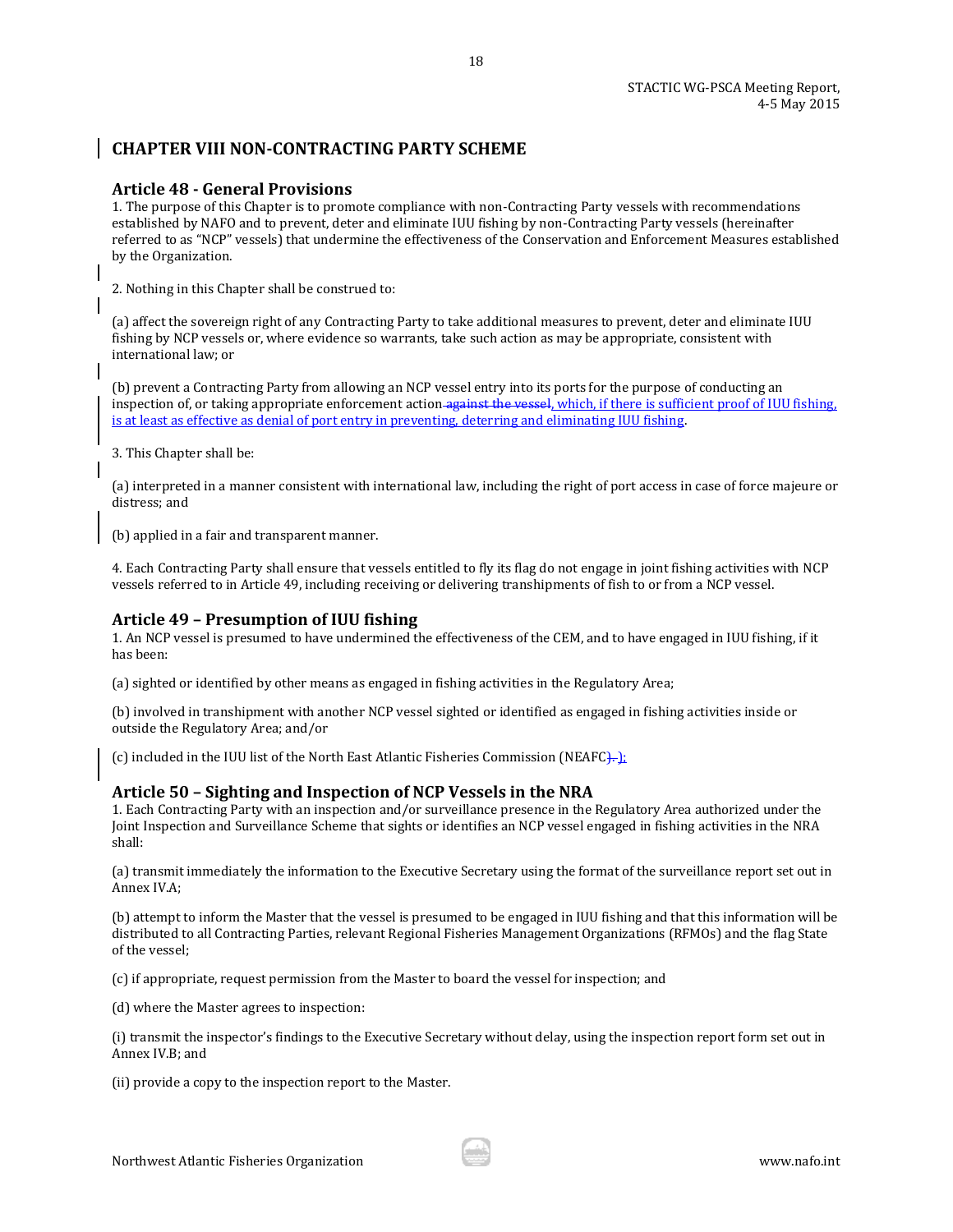#### *Duties of the Executive Secretary*

2. The Executive Secretary, within one business day, posts the information received pursuant to this Article to the secure part of the NAFO website and distributes it to all Contracting Parties, other relevant RFMOs, and to the flag State of the vessel as soon as possible.

# **Article 51 – Port Entry and Inspection of NCP vessels**

#### *Duties of the Master of a NCP vessel*

1. Each Master of a NCP vessel shall notifyrequest permission to enter port from the competent authority of the port State Contracting Party of its intention to call into a port in accordance with the provisions of Article 45.

# *Duties of the Port State Contracting Party*

2. Each port State Contracting Party shall:

(a) forward without delay to the flag State of the vessel and to the Executive Secretary the information it has received pursuant to Article 45;

(b) refuse port entry to any NCP vessel where:

(i) the Master has not fulfilled the requirements set out in Article 45 paragraph 1; or

(ii) the flag State has not confirmed the vessel's fishing activities in accordance with Article 44 paragraph 2;

(c) inform the Master or agent, the flag State of that vessel, and the Executive Secretary of its decision to refuse port entry, landing or, transhipment or other use of port of any NCP vessel;

(d) withdraw denial of port entry only if the port State has determined there is sufficient proof that the grounds on which entry was denied were inadequate or erroneous or that such grounds no longer apply.

(e) inform the Master or agent the flag State of that vessel, and (dthe Executive Secretary of its decision to withdraw denial of port entry, landing, transhipment or other use of portof any NCP vessel;

(f) where it permits entry, ensure the vessel is inspected by duly authorized officials knowledgeable in the CEM and that the inspection $\div$  is carried out in accordance with Article 43 paragraphs 11 – 18 : and

includes an examination of log books, fishing gear, catch on board, and any other matter relating to the (i)vessel's activities in the Regulatory Area; and

is documented in the format set out in Annex IV.C; and (ii)

 $\left\{ \frac{e(g)}{g} \right\}$  send a copy of the inspection report and details of any subsequent action it has taken to the Executive Secretary without delay.

3. Each port State Contracting Party shall ensure that no NCP vessel engages in landing, or transhipment operations or other use of port in its ports unless the vessel has been inspected by its duly authorized officials knowledgeable in the CEM and the Master establishes that the fish species on board subject to the NAFO Convention were harvested outside the Regulatory Area or in compliance with the CEM. *Duties of the Executive Secretary*

#### *Duties of the Executive Secretary*

4. In The Executive Secretary shall without delay postspost the information received pursuant to this Article to the secure part of the NAFO website, and distributes it to all Contracting Parties, relevant RFMOs, and the flag State of the vessel and the state of which the vessel's master is a national if known.

#### **Article 52 - Provisional IUU Vessel List**

1. In addition to information submitted from Contracting Parties in accordance with Articles 49 and 51, each Contracting Party may, without delay, transmit to the Executive Secretary any information that may assist in identification of any NCP vessel that might be carrying out IUU fishing in the Regulatory Area.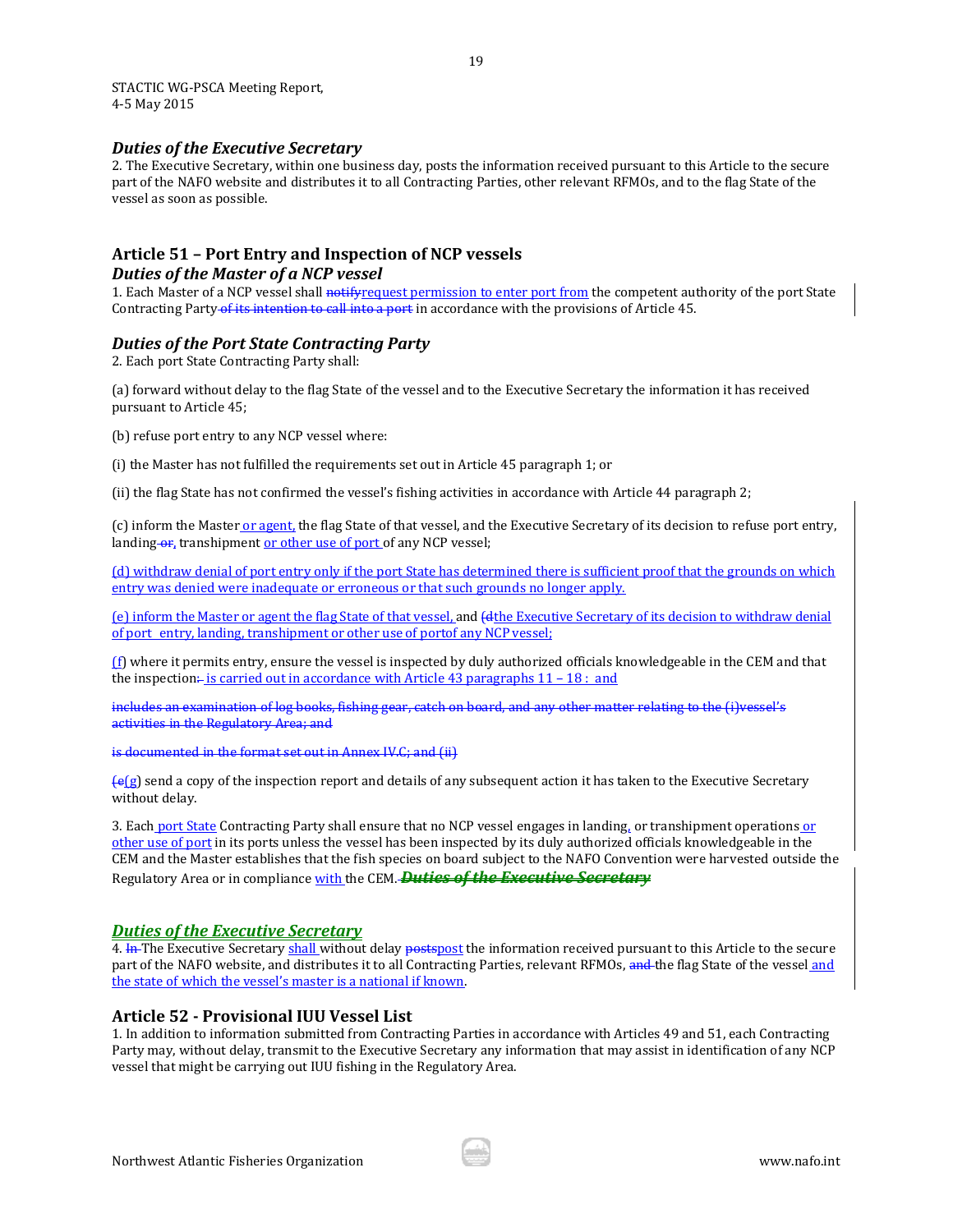2. If a Contracting Party objects to a NEAFC IUU-listed vessel being incorporated into or deleted from the NAFO IUU Vessel List in accordance with Article 53, such vessel shall be placed on the Provisional IUU Vessel List.

20

# *Duties of the Executive Secretary*

3. The Executive Secretary:

(a) establishes and maintains a list of NCP vessels presumed to have engaged in IUU fishing in the Regulatory Area referred to as the Provisional IUU Vessel List;

(b) upon receipt, records the information received pursuant to paragraph 1, including, if available, the name of the vessel, its flag State, call sign and registration number, and any other identifying features, in the Provisional IUU Vessel List;

(c) posts the Provisional IUU Vessel List and all updates to the secure part of the NAFO website; and

(d) advises the flag State of the NCP vessel listing, including:

the reasons and supporting evidence; (i)

a copy of the CEM and a link to its place on the NAFO website; (ii)

(e) requests that the flag State of the NCP vessel:

take all measures to ensure that the vessel immediately ceases all fishing activities that undermine the (i)effectiveness of the CEM;

report within 30 days from the date of the request on the measures it has taken with respect to the (ii)vessel concerned; and

state any objections it may have to including the vessel in the IUU Vessel List; (iii)

(f) transmits to the flag State of the NCP vessel any additional information received pursuant to Articles 49-51 in respect of vessels *flyingentitled to fly their flag that have already been included in the Provisional IUU Vessel List;* 

(g) distributes any information received from the flag State to all Contracting Parties;

(h) advises the flag State of the NCP vessel of the dates STACTIC and the General Council will consider listing the vessel in the IUU Vessel List, and invites the flag State to attend the meeting as an observer where it will be given the opportunity to respond to the report submitted in accordance with paragraph 3(e)(ii);

(i) transfers the vessel from the Provisional IUU Vessel List to the IUU Vessel List in accordance with Article 53 if the flag State does not object; and

(j) places all vessels included in the NEAFC IUU List on the IUU Vessel List unless a Contracting Party objects to such inclusion, in which case it places the vessel on the Provisional IUU Vessel List. Article 53 shall not apply to vessels placed on the Provisional IUU Vessel List in accordance with this paragraph.

# **Article 53 - IUU Vessel List**  *Listing a Vessel on the IUU Vessel List*

1. STACTIC recommends to the Fisheries Commission whether each vessel listed in the Provisional IUU Vessel List should be:

(a) deleted from the Provisional IUU Vessel List;

(b) retained in the Provisional IUU Vessel List, pending receipt of further information from the flag State, or

(c) transferred to the IUU Vessel List only upon expiration of the period referred to in Article 52.3(e)(ii).

# *Deleting a Vessel from the IUU Vessel List*

2. STACTIC may advise that the Fisheries Commission recommend that General Council delete a vessel from either the Provisional IUU Vessel List or the IUU Vessel List where it is satisfied that the flag State of a vessel concerned has provided sufficient evidence to establish that: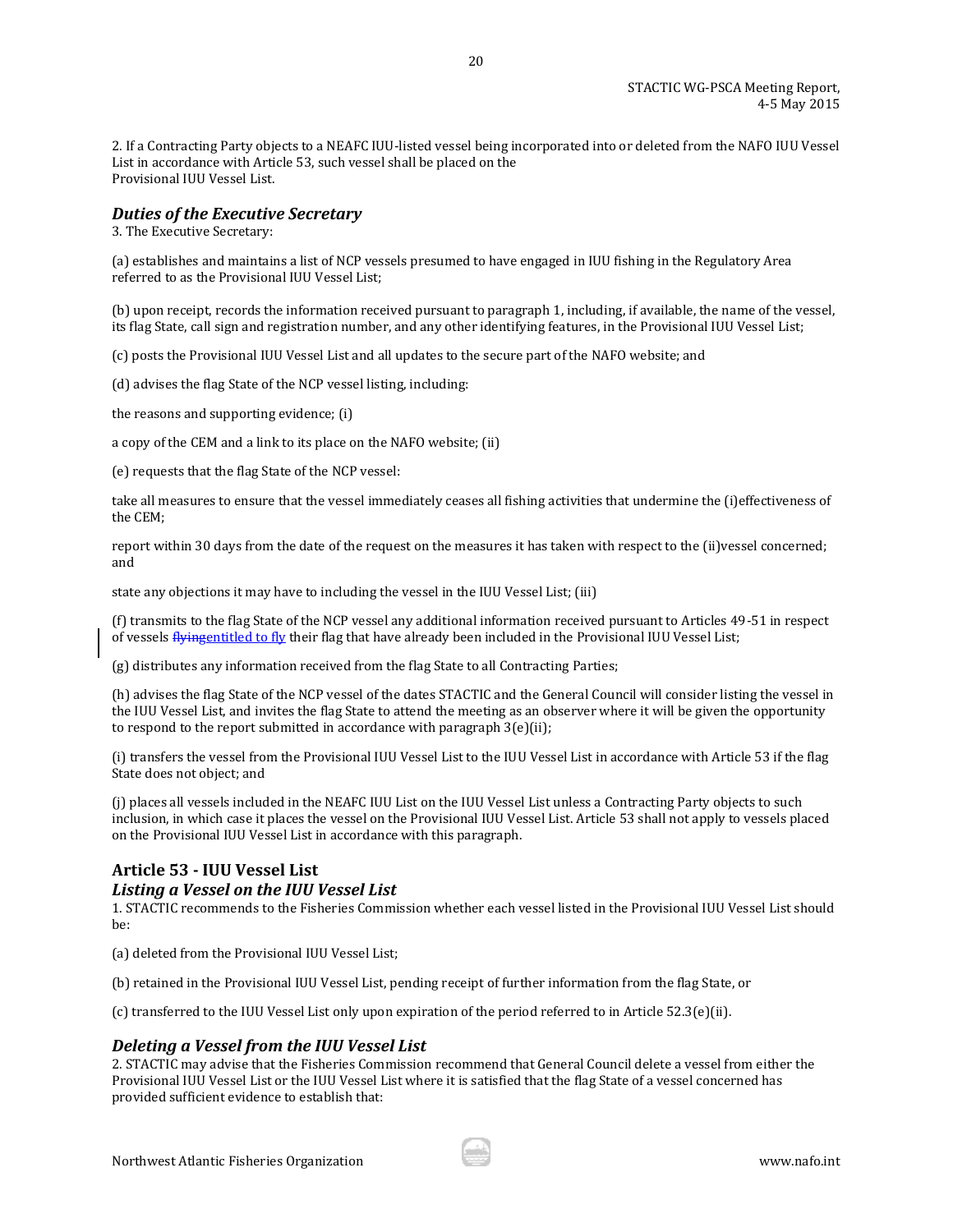(a) it has taken effective action to address the IUU fishing of such vessel, including prosecution and imposition of sanctions of adequate severity;

21

(b) it has taken measures to prevent such vessel from engaging in further IUU fishing under its flag;

(c) such vessel has changed ownership, and

the previous owner no longer has any legal, financial or real interest in such vessel, or exercises no (i)control over it; or

the new owner has no legal, financial or real interest in, nor exercises control over, another vessel listed (ii)in the IUU Vessel List or any similar IUU list maintained by an RFMO<sub>7</sub>, and has not otherwise been engaged in IUU activities;

(d) such vessel did not take part in IUU fishing; or,

(e) such vessel has sunk, been scrapped, or been permanently reassigned for purposes other than fishing activities.

3. The Fisheries Commission may recommend to the General Council any changes to listings in the IUU Vessel List. The General Council determines the final composition of the IUU Vessel List.

#### *Duties of the Executive Secretary*

4. The Executive Secretary:

(a) posts the IUU Vessel List on the NAFO website, including the name and flag State and, if available, the call sign, hull number, IMO number, previous name(s) and flag(s) or any other identifying features for each vessel;

(b) notifies the flag State of the name of each vessel entitled to fly its flag listed in the IUU Vessel List;

(c) transmits the IUU Vessel List and any relevant information, including the reasons for listing or de-listing each vessel, to other RFMOs, including, in particular, the NEAFC, the South East Atlantic Fisheries Organisation (SEAFO), and the Commission for the Conservation of Antarctic Marine Living Resources (CCAMLR);

(d) transmits the amendments to the NEAFC IUU list, upon receipt, to all Contracting Parties and amends the IUU Vessel List consistent with amendments to the NEAFC IUU List, within 30 days of such transmittal; unless within the 30 days the Executive Secretary receives from a Contracting Party a written submission establishing that:

any of the requirements in paragraph 2(a)-(d) of this Article have been met with regard to a vessel (i)placed on the NEAFC IUU List; or

none of the requirements in paragraph 2(a)-(d) of this Article have been met with regard to a vessel (ii)taken off the NEAFC IUU List; and

(e) advises STACTIC of any action taken pursuant to this Article.

#### **Article 54 - Action against vessels listed in the IUU Vessel List**

Each Contracting Parties shall take all measures necessary to deter, prevent, and eliminate IUU fishing, in relation to any vessel listed in the IUU Vessel List, including:

(a) prohibiting any vessel entitled to fly its flag, from, except in the case of force majeure, participating in fishing activities with such vessel, including but not limited to joint fishing operations;

(b) prohibiting the supply of provisions, fuel or other services to such vessel $\frac{1}{r}$ , both at sea and in port;

(c) prohibiting entry into its ports of such vessel, and if the vessel is in port, prohibiting use of port, except in the case of force majeure; f, distress, for the purposes of inspection, or for taking appropriate enforcement action;

(d) prohibiting change of crew, except as required in relation to force majeure;

(e) refusing to authorize such vessel to fish in waters under its national jurisdiction;

(f) prohibiting chartering of such vessel;

(g) refusing to entitle such vessels to fly its flag;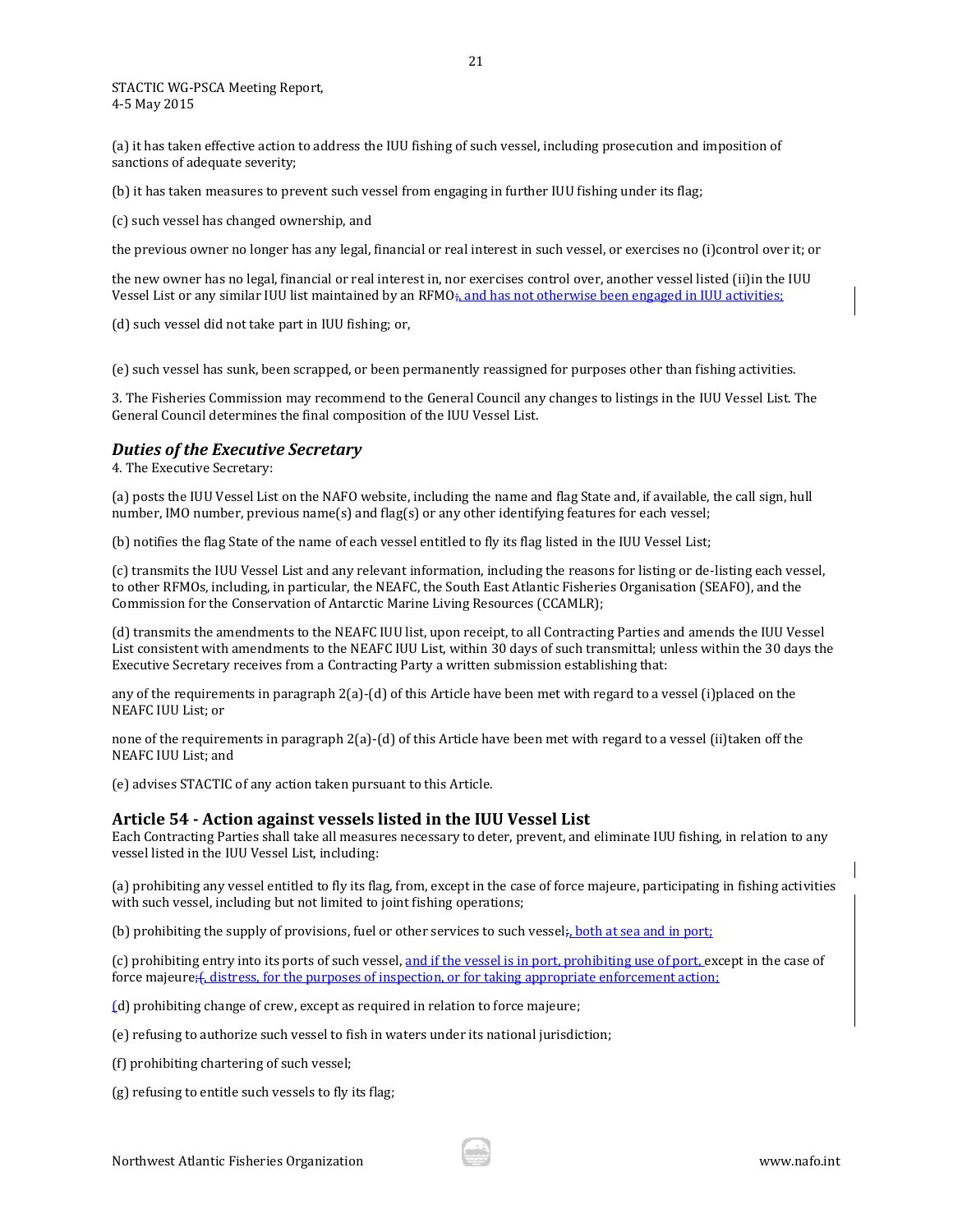(h) prohibiting landing and importation of fish from onboard or traceable to such vessel;

(i) encouraging importers, transporters and other sectors concerned, to refrain from negotiating transhipment of fish with such vessels; and

22

(j) collecting and exchanging any appropriate information regarding such vessel with the other Contracting Parties, non-Contracting Parties and RFMOs with the aim of detecting, deterring and preventing the use of false import or export certificates in relation to fish or fish product from such vessels.

#### **Article 55 - Action Against Flag States**

1. Contracting Parties shall jointly and/or individually request the cooperation of the flag State of each NCP vessel listed in the IUU Vessel List with a view to prevent, deter and eliminate future IUU activities by such vessel.

2. The Fisheries Commission shall review annually the actions taken by the flag States referred to in paragraph 1 with a view to identifying for follow-up action any that has not taken action sufficient to prevent deter and eliminate IUU activities by any vessel entitled to fly its flag listed in the IUU Vessel List.

3. Each Contracting Parties should, to the extent possible and consistent with its international obligations and in accordance with applicable legislation, restrict the export and transfer of any fishing vessel entitled to fly its flag to any State identified pursuant to paragraph 2.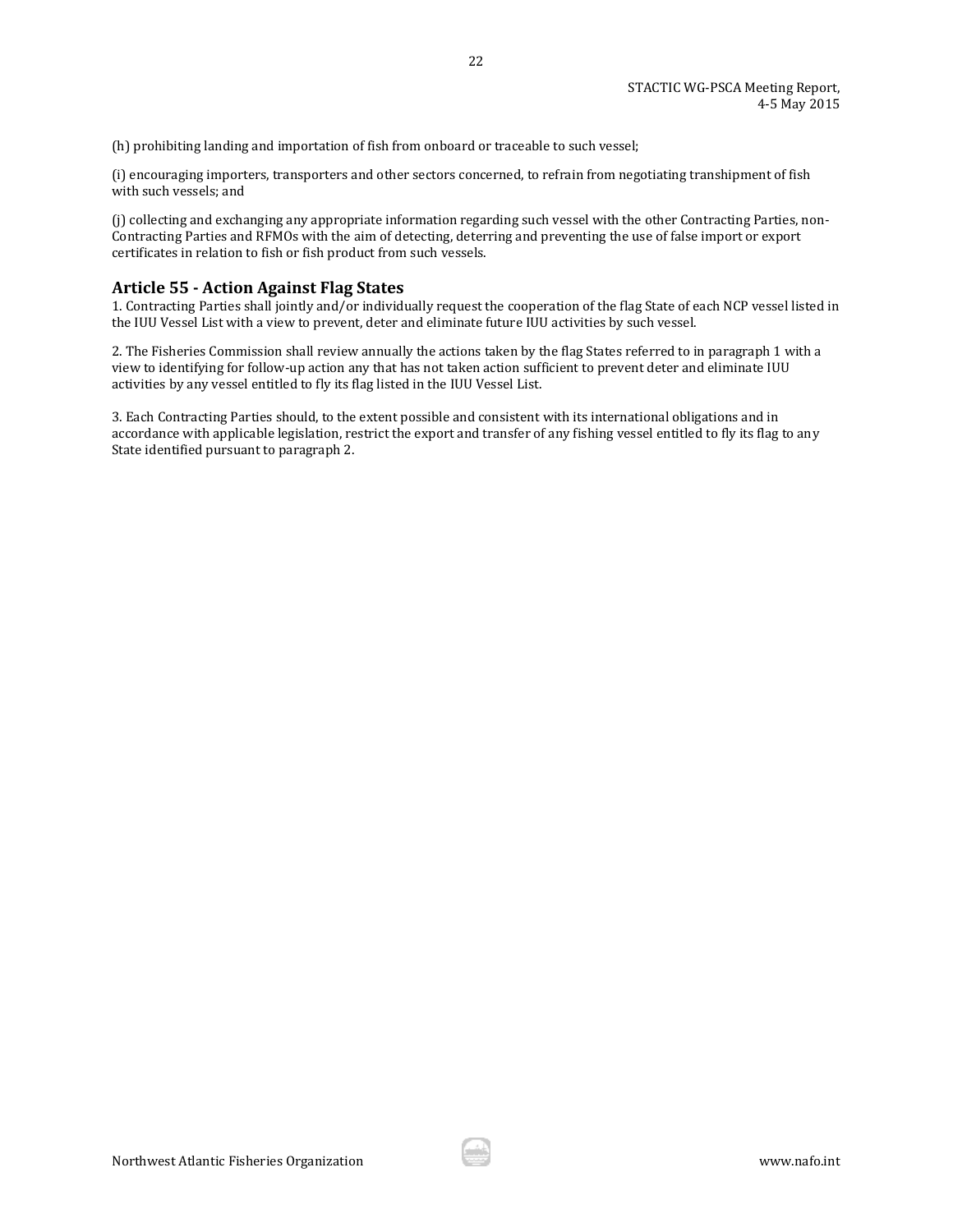# Annex II.L Port State Control Prior NotificationRequest Forms

A-PSC-1

|                                                                                 |                      |                                                     |               |                                    |  | <b>PORT STATE CONTROL FORM - PSC 1</b>                                    |                    |                                                   |  |                                  |                    |                                   |                                 |                   |
|---------------------------------------------------------------------------------|----------------------|-----------------------------------------------------|---------------|------------------------------------|--|---------------------------------------------------------------------------|--------------------|---------------------------------------------------|--|----------------------------------|--------------------|-----------------------------------|---------------------------------|-------------------|
| <b>Name of Vessel:</b>                                                          |                      |                                                     |               | <b>IMO</b> Number: <sup>1</sup>    |  | PART A: To be completed by the Master of the Vessel. Please use black ink |                    | <b>Radio Call Sign:</b>                           |  |                                  | <b>Flag State:</b> |                                   |                                 |                   |
|                                                                                 |                      |                                                     |               |                                    |  |                                                                           |                    |                                                   |  |                                  |                    |                                   |                                 |                   |
| <b>Email Address:</b>                                                           |                      |                                                     |               | <b>Telephone Number:</b>           |  |                                                                           | <b>Fax Number:</b> |                                                   |  |                                  |                    | <b>Inmarsat Number:</b>           |                                 |                   |
| Port of Landing or<br>Transhipments:                                            |                      |                                                     |               |                                    |  |                                                                           |                    |                                                   |  |                                  |                    |                                   |                                 |                   |
|                                                                                 |                      |                                                     |               |                                    |  |                                                                           |                    |                                                   |  |                                  |                    |                                   |                                 |                   |
| <b>Estimated time of Arrival</b>                                                |                      |                                                     | <b>Date</b>   |                                    |  |                                                                           |                    | <b>Time UTC</b>                                   |  |                                  |                    |                                   |                                 |                   |
| Vessel master's name                                                            |                      |                                                     |               | <b>Vessel master's nationality</b> |  |                                                                           |                    | <b>Vessel owner</b>                               |  |                                  |                    | <b>Certificate of Registry ID</b> |                                 |                   |
|                                                                                 |                      |                                                     |               |                                    |  |                                                                           |                    |                                                   |  |                                  |                    |                                   |                                 |                   |
| <b>Vessel dimensions</b>                                                        |                      |                                                     |               | Length $(m)$ :                     |  |                                                                           |                    | $Bean (m)$ :                                      |  |                                  | $Draff(m)$ :       |                                   |                                 |                   |
| <b>Port State:</b>                                                              |                      |                                                     |               |                                    |  |                                                                           |                    | <b>Port of Landing or</b><br><b>Transhipment:</b> |  |                                  |                    |                                   |                                 |                   |
| Last port of call:                                                              |                      |                                                     |               |                                    |  |                                                                           |                    | Date:                                             |  |                                  |                    |                                   |                                 |                   |
| <b>Estimated Time of Arrival:</b>                                               |                      |                                                     | Date:         |                                    |  |                                                                           |                    |                                                   |  | Time UTC:                        |                    |                                   |                                 |                   |
| <b>Frozen</b> products only                                                     |                      |                                                     |               | <b>Fresh products only</b>         |  |                                                                           |                    |                                                   |  | <b>Fresh and frozen products</b> |                    |                                   |                                 |                   |
|                                                                                 |                      |                                                     |               | Total catch on board - all areas   |  |                                                                           |                    |                                                   |  |                                  |                    |                                   | Catch to be landed <sup>2</sup> |                   |
|                                                                                 |                      |                                                     | Area of catch |                                    |  |                                                                           |                    |                                                   |  |                                  |                    |                                   |                                 |                   |
| Species <sup>3</sup>                                                            | Product <sup>4</sup> | <b>NEAFC CA</b><br>(ICES subareas<br>and divisions) |               | <b>NAFORA</b><br>(Sub Division)    |  | Other areas                                                               |                    | Conversion<br>factor                              |  | Product weight<br>(kg)           |                    | Product weight (kg)               |                                 |                   |
|                                                                                 |                      |                                                     |               |                                    |  |                                                                           |                    |                                                   |  |                                  |                    |                                   |                                 |                   |
|                                                                                 |                      |                                                     |               |                                    |  |                                                                           |                    |                                                   |  |                                  |                    |                                   |                                 |                   |
|                                                                                 |                      |                                                     |               |                                    |  |                                                                           |                    |                                                   |  |                                  |                    |                                   |                                 |                   |
|                                                                                 |                      |                                                     |               |                                    |  |                                                                           |                    |                                                   |  |                                  |                    |                                   |                                 |                   |
|                                                                                 |                      |                                                     |               |                                    |  |                                                                           |                    |                                                   |  |                                  |                    |                                   |                                 |                   |
|                                                                                 |                      |                                                     |               |                                    |  |                                                                           |                    |                                                   |  |                                  |                    |                                   |                                 |                   |
|                                                                                 |                      |                                                     |               |                                    |  |                                                                           |                    |                                                   |  |                                  |                    |                                   |                                 |                   |
|                                                                                 |                      |                                                     |               |                                    |  | PART B: For official use only – to be completed by the Flag State         |                    |                                                   |  |                                  |                    |                                   |                                 |                   |
| The Flag State of the vessel must respond to the following questions by marking |                      |                                                     |               |                                    |  |                                                                           |                    |                                                   |  |                                  |                    | <b>NEAFC</b><br><b>CA</b>         |                                 | <b>NAFO</b><br>RA |
| in the box "Yes" or "No"                                                        |                      |                                                     |               |                                    |  |                                                                           |                    |                                                   |  |                                  | Yes                | No                                | Yes                             | No.               |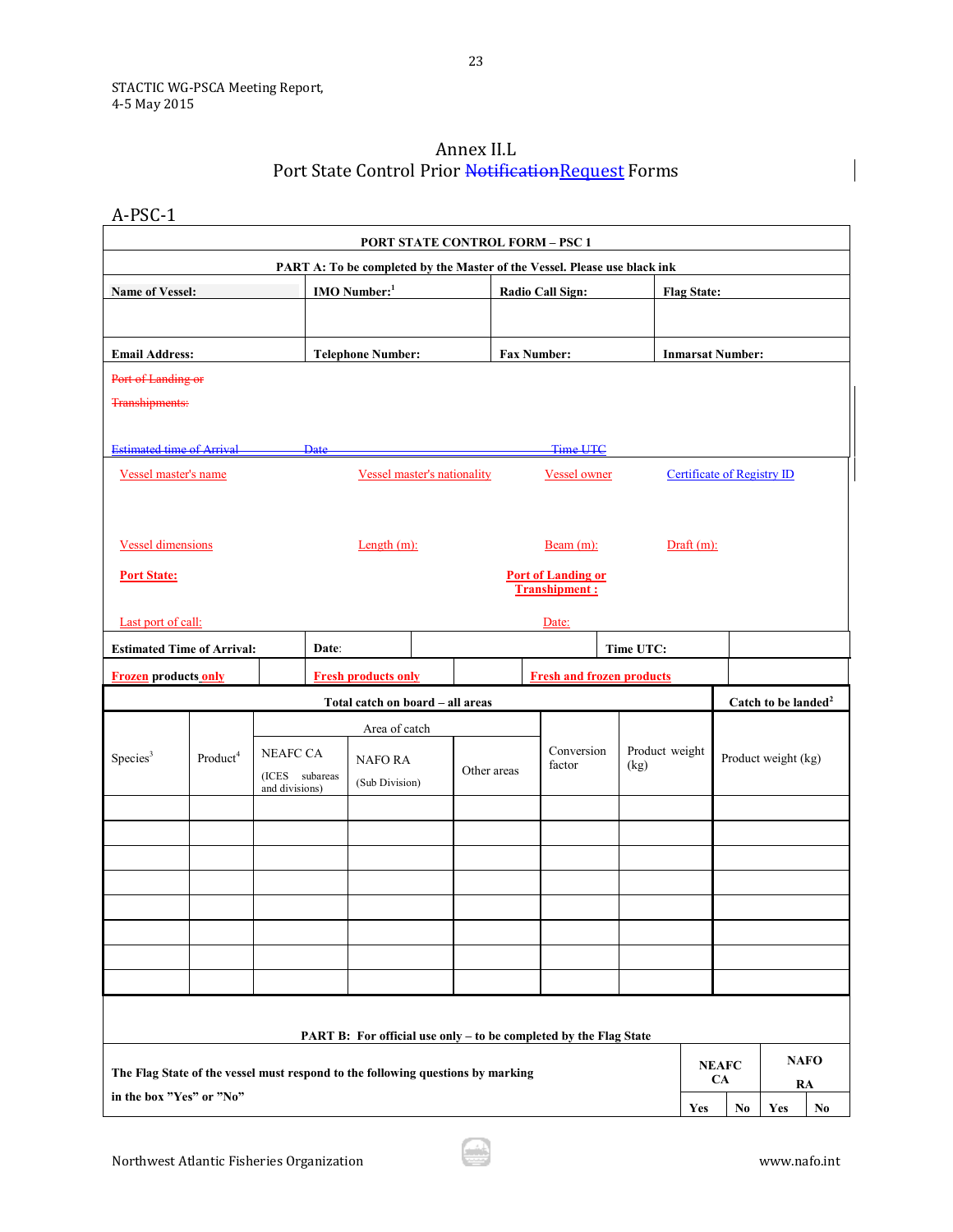| a) The fishing vessel declared to have caught the fish had sufficient quota for the species declared                                                       |      |           |                        |                                                                                                                          |       |  |  |
|------------------------------------------------------------------------------------------------------------------------------------------------------------|------|-----------|------------------------|--------------------------------------------------------------------------------------------------------------------------|-------|--|--|
| b) The quantities on board have been duly reported and taken into account for the calculation of any catch or<br>effort limitations that may be applicable |      |           |                        |                                                                                                                          |       |  |  |
| c) The fishing vessel declared to have caught the fish had authorisation to fish in the area declared                                                      |      |           |                        |                                                                                                                          |       |  |  |
| d) The presence of the fishing vessel in the area of catch declared has been verified according to VMS data                                                |      |           |                        |                                                                                                                          |       |  |  |
| Flag State confirmation: I confirm that the above information is complete, true and correct to the best of my knowledge and belief.                        |      |           |                        |                                                                                                                          |       |  |  |
| <b>Name and Title:</b>                                                                                                                                     |      |           |                        |                                                                                                                          | Date: |  |  |
| Signature:                                                                                                                                                 |      |           | <b>Official Stamp:</b> |                                                                                                                          |       |  |  |
|                                                                                                                                                            |      |           |                        |                                                                                                                          |       |  |  |
|                                                                                                                                                            |      |           |                        | PART C: For official use only – to be completed by the Port State                                                        |       |  |  |
| <b>Name of Port State:</b>                                                                                                                                 |      |           |                        |                                                                                                                          |       |  |  |
| Authorisation:                                                                                                                                             | Yes: |           | No:                    |                                                                                                                          | Date: |  |  |
| Signature:                                                                                                                                                 |      |           | <b>Official Stamp:</b> |                                                                                                                          |       |  |  |
|                                                                                                                                                            |      |           |                        |                                                                                                                          |       |  |  |
| 1. Fishing vessels not assigned an IMO number shall provide their external registration number                                                             |      |           |                        |                                                                                                                          |       |  |  |
| 2. If necessary an additional form or forms shall<br>be used                                                                                               |      | Annex I.C |                        | 3. FAO Species Codes - 4. Product presentations – NEAFC Appendix 1 to Annex<br>NEAFC Annex V - NAFO IV – NAFO Annex II.K |       |  |  |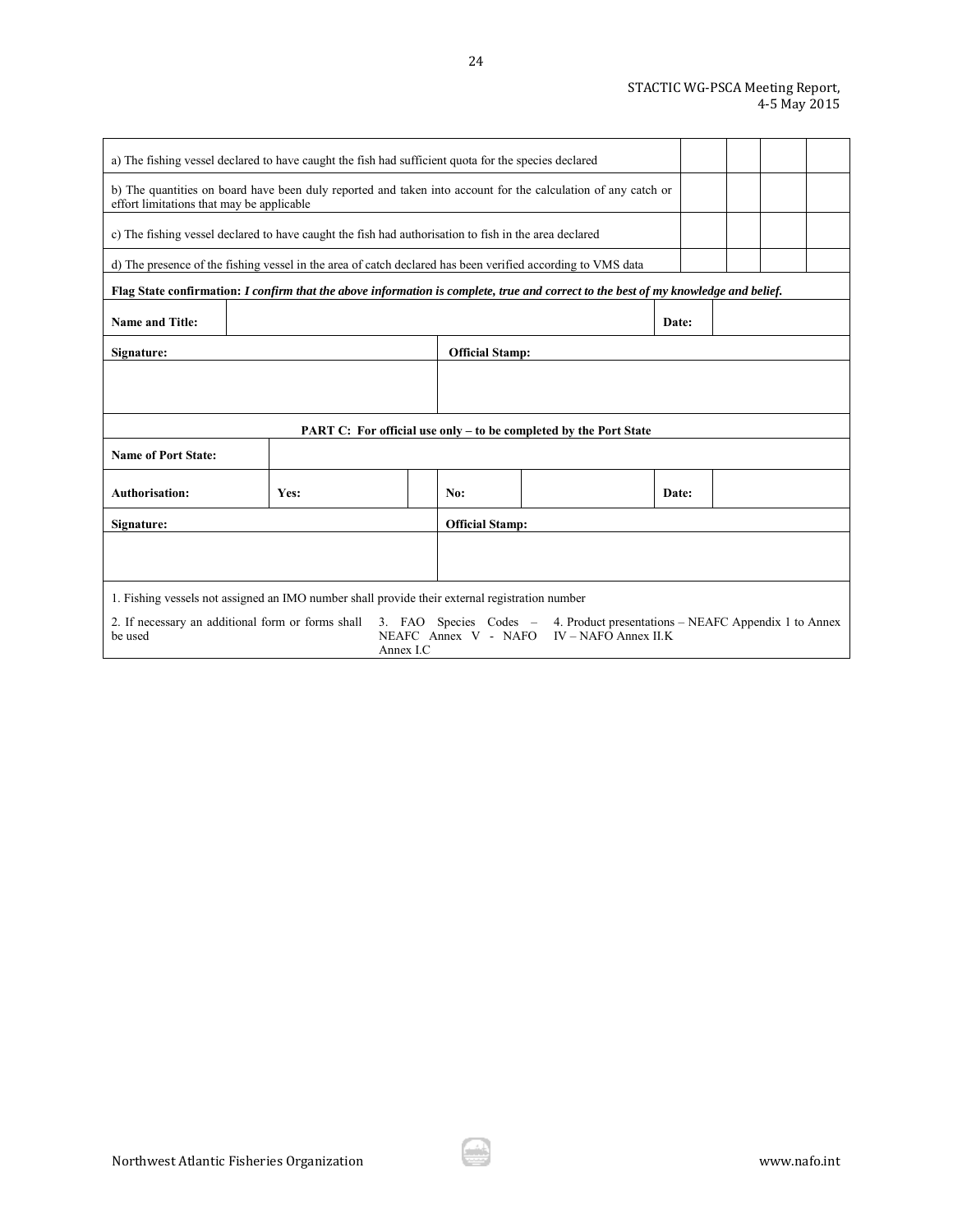| <b>PORT STATE CONTROL FORM - PSC 2</b><br>PART A: To be completed by the Master of the Vessel. A separate form shall be completed for each donor vessel. Please use black ink |                                          |                                                   |                            |  |  |  |  |  |  |  |  |
|-------------------------------------------------------------------------------------------------------------------------------------------------------------------------------|------------------------------------------|---------------------------------------------------|----------------------------|--|--|--|--|--|--|--|--|
| <b>Name of Vessel:</b>                                                                                                                                                        | <b>IMO</b> Number: $1$                   | Radio Call Sign:                                  | <b>Flag State:</b>         |  |  |  |  |  |  |  |  |
| <b>Email Address:</b>                                                                                                                                                         | <b>Telephone Number:</b>                 | <b>Fax Number:</b>                                | <b>Inmarsat Number:</b>    |  |  |  |  |  |  |  |  |
| Vessel master's name                                                                                                                                                          | <b>Vessel</b><br>master's<br>nationality | Vessel owner                                      | Certificate of Registry ID |  |  |  |  |  |  |  |  |
| <b>Vessel dimensions</b>                                                                                                                                                      | Length $(m)$ :                           | Beam $(m)$ :                                      | $Draff(m)$ :               |  |  |  |  |  |  |  |  |
| <b>Port State:</b>                                                                                                                                                            |                                          | <b>Port of Landing or</b><br><b>Transhipment:</b> |                            |  |  |  |  |  |  |  |  |
| Last port of call:                                                                                                                                                            |                                          | Date:                                             |                            |  |  |  |  |  |  |  |  |
| <b>Port of Landing or Transhipment:</b>                                                                                                                                       |                                          |                                                   |                            |  |  |  |  |  |  |  |  |
| Date and location of transhipment                                                                                                                                             |                                          | <b>Transhipment authorisation if relevant</b>     |                            |  |  |  |  |  |  |  |  |
| <b>Estimated Time of Arrival:</b>                                                                                                                                             | Date:                                    |                                                   | Time UTC:                  |  |  |  |  |  |  |  |  |

|                      | <b>Frozen products only</b>                                                     |                                                                                                | <b>Fresh products only</b>                                               |             | <b>Fresh and frozen products</b> |                |  |                           |                                 |  |
|----------------------|---------------------------------------------------------------------------------|------------------------------------------------------------------------------------------------|--------------------------------------------------------------------------|-------------|----------------------------------|----------------|--|---------------------------|---------------------------------|--|
|                      |                                                                                 | Catch Information for Donor Vessels *A separate form shall be completed for each Donor Vessel* |                                                                          |             |                                  |                |  |                           |                                 |  |
|                      | <b>Name of Vessel</b>                                                           |                                                                                                | $IMO$ Number <sup>1</sup>                                                |             | <b>Radio Call Sign</b>           |                |  | <b>Flag State</b>         |                                 |  |
|                      |                                                                                 |                                                                                                | Total catch on board - all areas                                         |             |                                  |                |  |                           | Catch to be landed <sup>2</sup> |  |
| Species <sup>3</sup> | Product <sup>4</sup>                                                            |                                                                                                | Area of catch                                                            |             | Conversion                       | Product weight |  | Product weight (kg)       |                                 |  |
|                      |                                                                                 | <b>NEAFC CA</b>                                                                                | <b>NAFORA</b>                                                            | Other areas | factor                           | (kg)           |  |                           |                                 |  |
|                      |                                                                                 | (ICES<br>subareas<br>and<br>divisions)                                                         | (Sub Division)                                                           |             |                                  |                |  |                           |                                 |  |
|                      |                                                                                 |                                                                                                | <b>PART B:</b> For official use only - to be completed by the Flag State |             |                                  |                |  |                           |                                 |  |
|                      | The Flag State of the vessel must respond to the following questions by marking |                                                                                                |                                                                          |             |                                  |                |  | <b>NEAFC</b><br><b>CA</b> | <b>NAFO</b><br>$\sim$ $\sim$    |  |

**in the box "Yes" or "No"**

**RA**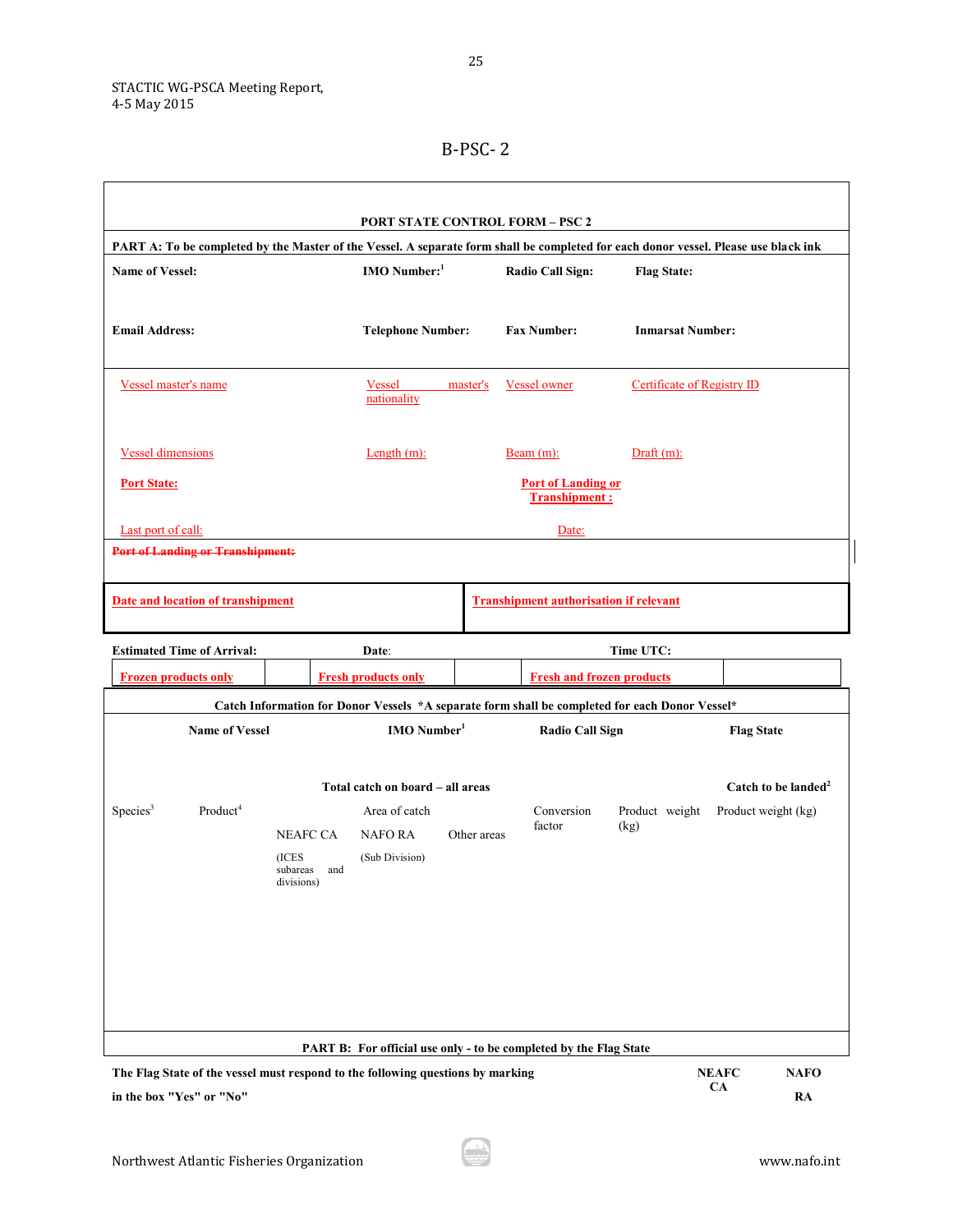|                                                                                                                                                            | Yes | No | Yes | No. |
|------------------------------------------------------------------------------------------------------------------------------------------------------------|-----|----|-----|-----|
| a) The fishing vessel declared to have caught the fish had sufficient quota for the species declared                                                       |     |    |     |     |
| b) The quantities on board have been duly reported and taken into account for the calculation of any catch or<br>effort limitations that may be applicable |     |    |     |     |
| c) The fishing vessel declared to have caught the fish had authorisation to fish in the area declared                                                      |     |    |     |     |
| d) The presence of the fishing vessel in the area of catch declared has been verified according to VMS data                                                |     |    |     |     |
| Flag State confirmation: I confirm that the above information is complete, true and correct to the best of my knowledge and belief.                        |     |    |     |     |

26

| <b>Name and Title:</b> | <b>Date:</b> |
|------------------------|--------------|
|------------------------|--------------|

| Signature:                                                                                     |                                                                          | <b>Official Stamp:</b> |                                                                                  |
|------------------------------------------------------------------------------------------------|--------------------------------------------------------------------------|------------------------|----------------------------------------------------------------------------------|
|                                                                                                |                                                                          |                        |                                                                                  |
|                                                                                                |                                                                          |                        |                                                                                  |
|                                                                                                | <b>PART C:</b> For official use only - to be completed by the Port State |                        |                                                                                  |
| <b>Name of Port State:</b>                                                                     |                                                                          |                        |                                                                                  |
| <b>Authorisation:</b><br>Yes:                                                                  | No:                                                                      |                        | Date:                                                                            |
| Signature:                                                                                     |                                                                          | <b>Official Stamp:</b> |                                                                                  |
|                                                                                                |                                                                          |                        |                                                                                  |
|                                                                                                |                                                                          |                        |                                                                                  |
| 1. Fishing vessels not assigned an IMO number shall provide their external registration number |                                                                          |                        |                                                                                  |
| 2. If necessary an additional form or forms<br>shall be used                                   | 3. FAO Species Codes – NEAFC<br>Annex V - NAFO Annex II                  |                        | 4. Product presentations – NEAFC Appendix 1 to<br>Annex IV – NAFO Annex XX $(C)$ |

Annex IV c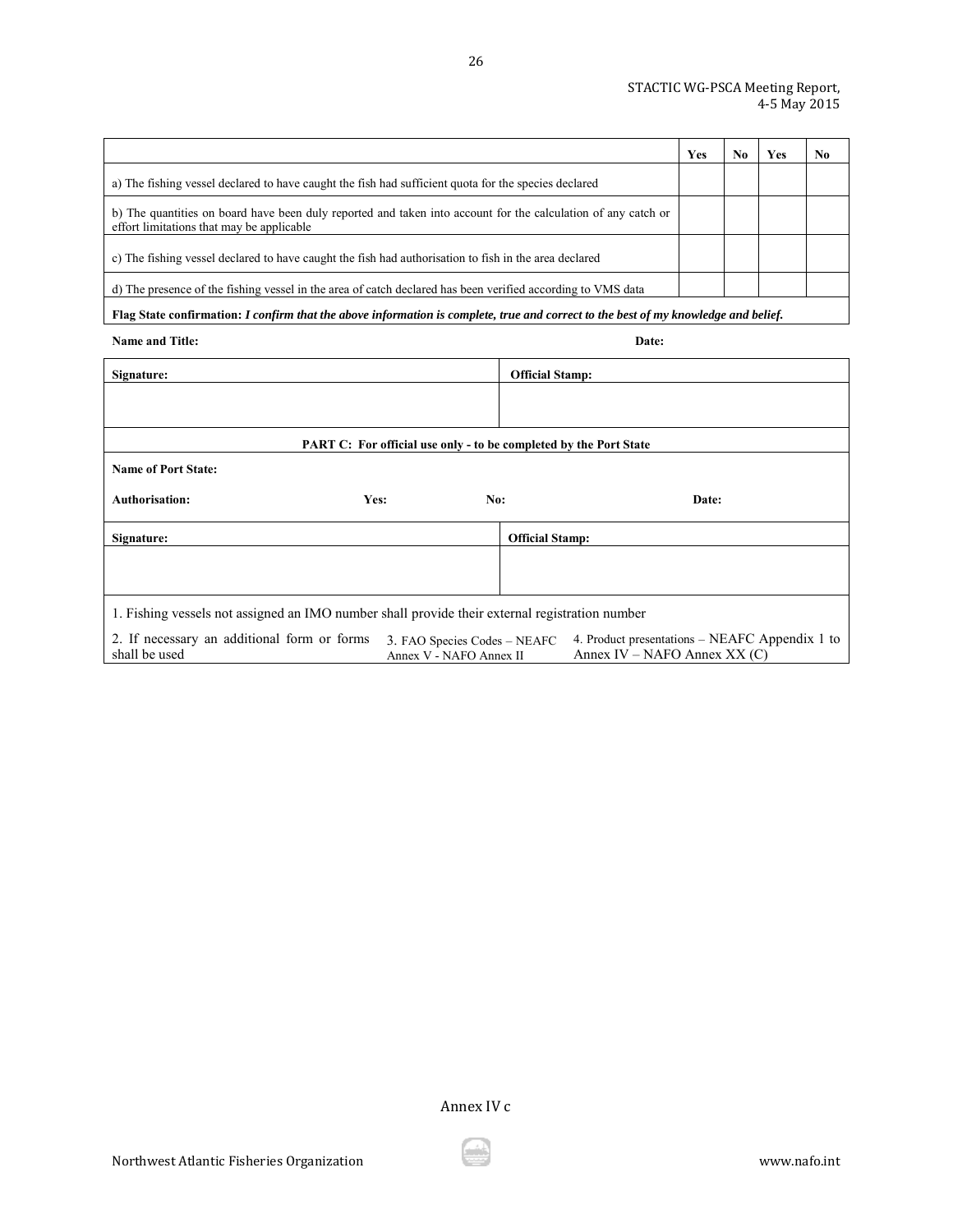### Report on Port State Control inspection (PSC 3) (Please use black ink)

#### **Inspection report number**

# **A. INSPECTION REFERENCE.**

| Landing                           | Yes                       | $\rm No$              | Transhipment                          | $\operatorname{Yes}$ | $\rm No$                | Other reason for port entry         |  |  |
|-----------------------------------|---------------------------|-----------------------|---------------------------------------|----------------------|-------------------------|-------------------------------------|--|--|
|                                   |                           |                       |                                       |                      |                         |                                     |  |  |
|                                   |                           | Port State            |                                       |                      |                         | Port of landing or transhipment     |  |  |
|                                   |                           |                       |                                       |                      |                         |                                     |  |  |
|                                   |                           |                       |                                       |                      |                         |                                     |  |  |
|                                   |                           |                       |                                       |                      |                         |                                     |  |  |
|                                   |                           |                       |                                       |                      |                         |                                     |  |  |
| Vessel name                       |                           |                       | Flag State                            |                      | IMO Number <sup>1</sup> | International Radio call sign       |  |  |
|                                   |                           |                       |                                       |                      |                         |                                     |  |  |
|                                   |                           |                       |                                       |                      |                         |                                     |  |  |
| Landing/transhipment started      |                           |                       | Date                                  |                      |                         | Time                                |  |  |
|                                   |                           |                       |                                       |                      |                         |                                     |  |  |
| Landing/transhipment ended        |                           |                       |                                       |                      |                         |                                     |  |  |
|                                   |                           |                       | Date                                  |                      |                         | Time                                |  |  |
| <b>Vessel Type</b>                |                           |                       | Certificate of Registry ID            |                      | Port of registry        | <b>VMS</b>                          |  |  |
|                                   |                           |                       |                                       |                      |                         |                                     |  |  |
|                                   |                           |                       |                                       |                      |                         |                                     |  |  |
| Vessel master's name              |                           |                       | <b>Vessel master's nationality</b>    |                      | Fishing master's name   | <b>Fishing master's nationality</b> |  |  |
|                                   |                           |                       |                                       |                      |                         |                                     |  |  |
| Vessel's owner/operator           |                           |                       | Vessel' beneficial owner <sup>2</sup> |                      | Vessel's agent          |                                     |  |  |
| Last port of call:                |                           |                       |                                       |                      |                         | Date:                               |  |  |
|                                   |                           |                       |                                       |                      |                         |                                     |  |  |
| В.                                | <b>INSPECTION DETAILS</b> |                       |                                       |                      |                         |                                     |  |  |
|                                   |                           |                       |                                       |                      |                         |                                     |  |  |
| Name of donor vessel <sup>3</sup> |                           | $\text{IMO Number}^1$ |                                       | Radio call sign      |                         | Flag State                          |  |  |
|                                   |                           |                       |                                       |                      |                         |                                     |  |  |
|                                   |                           |                       |                                       |                      |                         |                                     |  |  |
|                                   |                           |                       |                                       |                      |                         |                                     |  |  |
|                                   |                           |                       |                                       |                      |                         |                                     |  |  |

1 Fishing vessels not assigned an IMO number shall provide their external registration number

<sup>2</sup> If known and if different from vessel's owner

<sup>&</sup>lt;sup>3</sup> In case where a vessel has engaged in transhipment operations, a separate form shall be used for each donor vessel.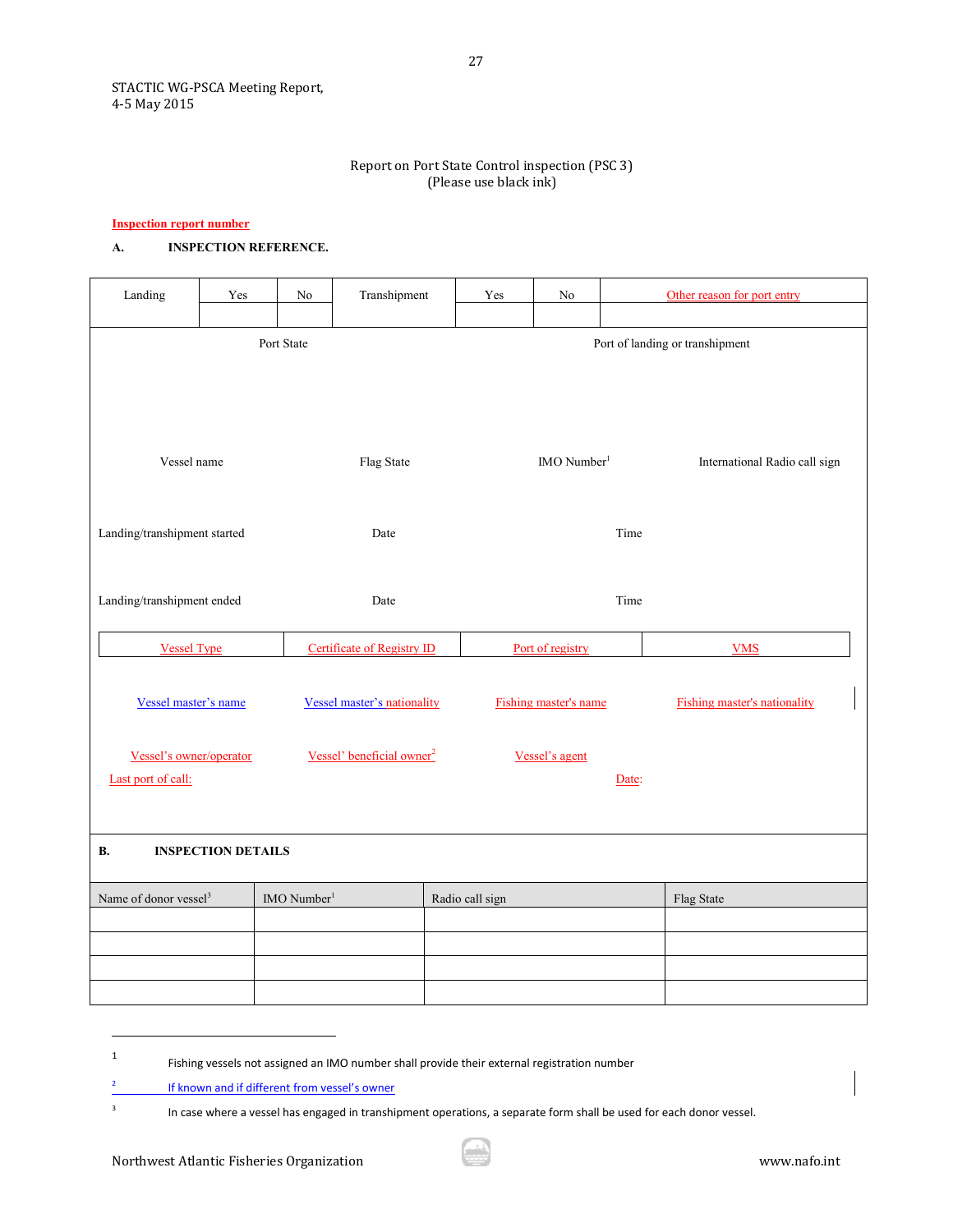| <b>B</b> 1.<br><b>CATCH RECORDED IN THE LOGBOOK</b> |               |                         |                        |
|-----------------------------------------------------|---------------|-------------------------|------------------------|
| Species <sup>4</sup>                                | Area of catch | Declared live weight kg | Conversion factor used |
|                                                     |               |                         |                        |
|                                                     |               |                         |                        |
|                                                     |               |                         |                        |
|                                                     |               |                         |                        |
|                                                     |               |                         |                        |
|                                                     |               |                         |                        |
|                                                     |               |                         |                        |
|                                                     |               |                         |                        |
|                                                     |               |                         |                        |

28

FAO Species Codes – **NEAFC Annex V - NAFO Annex I.C**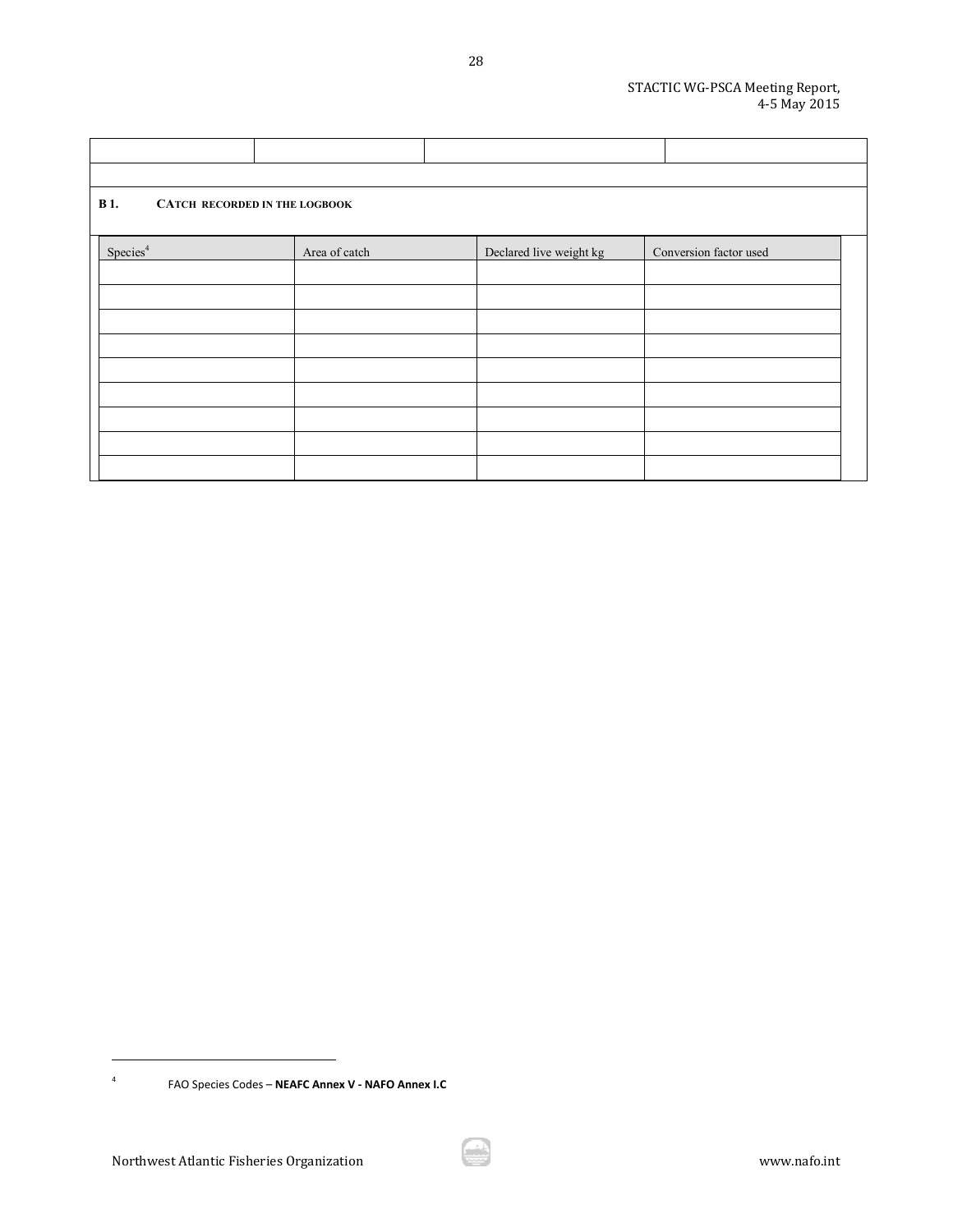| <b>B2.</b>           | FISH LANDED OR TRANSHIPPED*                 |                  |                                      |                           |    |                           |                                                                                       |              |                                                                                                                      |                                                                  |             |                                                                         |
|----------------------|---------------------------------------------|------------------|--------------------------------------|---------------------------|----|---------------------------|---------------------------------------------------------------------------------------|--------------|----------------------------------------------------------------------------------------------------------------------|------------------------------------------------------------------|-------------|-------------------------------------------------------------------------|
|                      |                                             |                  |                                      |                           |    |                           |                                                                                       |              | * In case where a vessel has engaged in transhipment operations a separate form shall be used for each donor vessel. |                                                                  |             |                                                                         |
| Species <sup>5</sup> | Product <sup>6</sup>                        | Area of<br>catch | Product<br>weight<br>landed in<br>kg | Con-<br>version<br>factor | kg | Equivalent<br>live weight | Diff<br>between<br>weight declared<br>in the logbook<br>and the live<br>weight landed | (kg)<br>live | Diff<br>$(\%)$<br>between<br>live<br>weight declared<br>in the logbook<br>and the live<br>weight landed              | Diff<br>between<br>Product<br>weight<br>landed<br><b>PSC 1/2</b> | (kg)<br>and | Diff $(\%)$<br>between<br>Product<br>weight<br>landed<br>and PSC<br>1/2 |
|                      | <b>RELEVANT TRANSHIPMENT AUTHORISATION:</b> |                  |                                      |                           |    |                           |                                                                                       |              |                                                                                                                      |                                                                  |             |                                                                         |
| <b>B</b> 3.          |                                             |                  |                                      |                           |    |                           |                                                                                       |              | INFORMATION ABOUT LANDINGS AUTHORISED WITHOUT CONFIRMATION FROM THE FLAG STATE                                       |                                                                  |             |                                                                         |
|                      | Ref. NEAFC art. 23.2 / NAFO art. 45.6       |                  |                                      |                           |    |                           |                                                                                       |              |                                                                                                                      |                                                                  |             |                                                                         |
| Name of Storage:     | Name of Competent Authorities:              |                  |                                      |                           |    |                           |                                                                                       |              | Deadline for receiving Confirmation                                                                                  |                                                                  |             |                                                                         |
|                      |                                             |                  |                                      |                           |    |                           |                                                                                       |              |                                                                                                                      |                                                                  |             |                                                                         |

<sup>5</sup> FAO Species Codes – **NEAFC Annex V - NAFO Annex I.C**

<sup>6</sup> Product presentations **– NEAFC Appendix 1 to Annex IV – NAFO Annex II.K**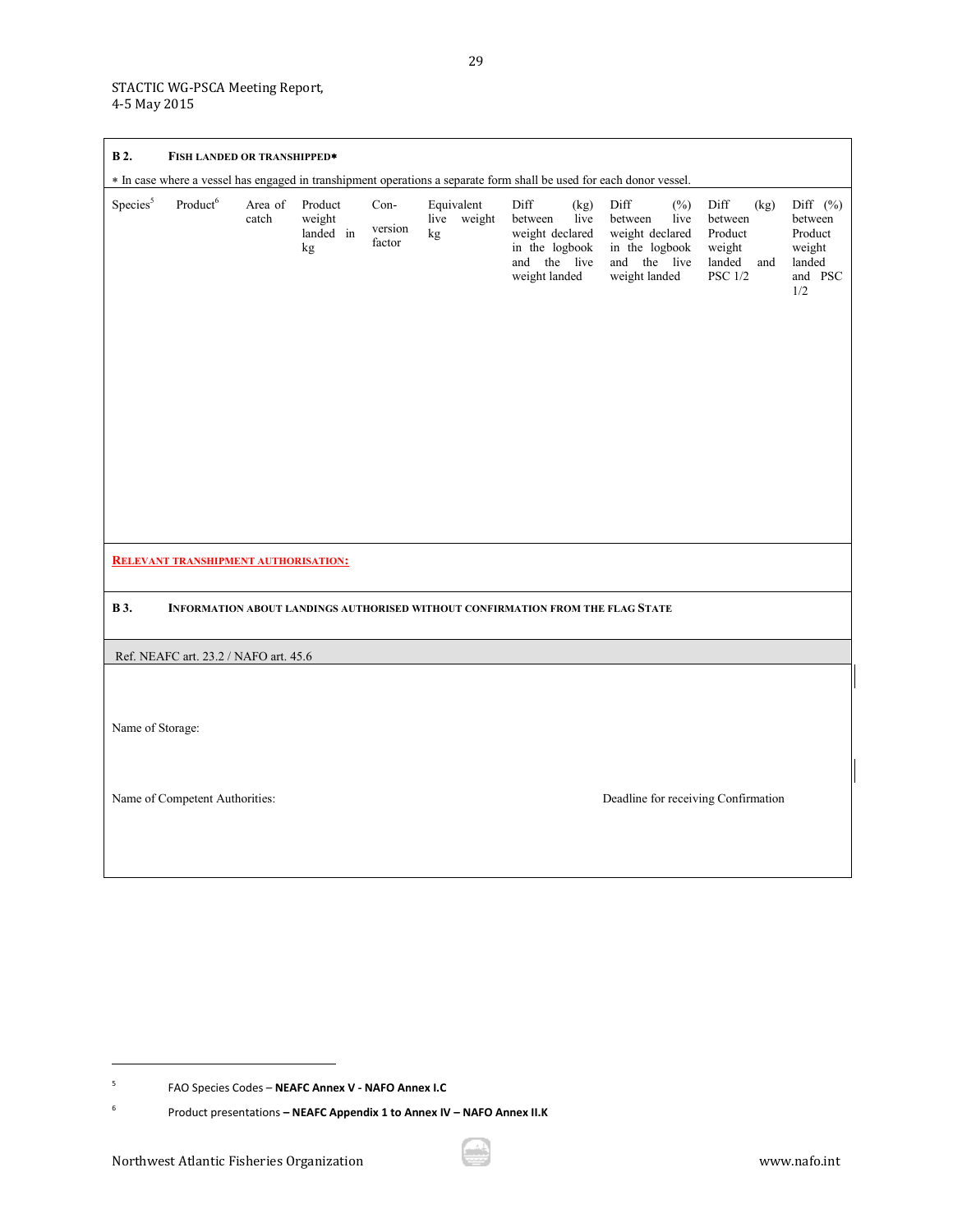| <b>B4.</b><br><b>FISH RETAINED ON BOARD</b>                                                                |                          |                         |                               |                                                                         |                      |      |                                    |                  |                             |                                  |
|------------------------------------------------------------------------------------------------------------|--------------------------|-------------------------|-------------------------------|-------------------------------------------------------------------------|----------------------|------|------------------------------------|------------------|-----------------------------|----------------------------------|
| Species <sup>7</sup><br>Product <sup>8</sup>                                                               | Area of catch            | Product<br>weight in kg | Conversion<br>factor          | Live<br>weight kg                                                       | Diff.<br>and PSC 1/2 | (kg) | between<br>product weight on board | Diff.<br>product | $(\%)$<br>board and PSC 1/2 | between<br>weight<br>on          |
|                                                                                                            |                          |                         |                               | <b>C. RESULTS OF INSPECTION</b>                                         |                      |      |                                    |                  |                             |                                  |
|                                                                                                            |                          |                         |                               |                                                                         |                      |      |                                    |                  |                             |                                  |
| <b>C1. GENERAL</b><br>Inspection started                                                                   | Date                     |                         |                               | <b>Time</b>                                                             |                      |      |                                    |                  |                             |                                  |
| <b>Inspection ended</b>                                                                                    | Date                     |                         |                               | <b>Time</b>                                                             |                      |      |                                    |                  |                             |                                  |
| Status in other RFMO areas where fishing activities have been undertaken, including any IUU vessel listing |                          |                         |                               |                                                                         |                      |      |                                    |                  |                             |                                  |
| <b>RFMO</b>                                                                                                | <b>Vessel identifier</b> |                         | <b>Flag State status</b>      | <b>Vessel on authorised vessel list</b>                                 |                      |      |                                    |                  |                             | <b>Vessel on IUU vessel list</b> |
| <b>Observation</b>                                                                                         |                          |                         |                               |                                                                         |                      |      |                                    |                  |                             |                                  |
|                                                                                                            |                          |                         |                               |                                                                         |                      |      |                                    |                  |                             |                                  |
|                                                                                                            |                          |                         |                               |                                                                         |                      |      |                                    |                  |                             |                                  |
|                                                                                                            |                          |                         |                               |                                                                         |                      |      |                                    |                  |                             |                                  |
| C2. GEAR INSPECTION IN PORT (In accordance with Annex IV.H)                                                |                          |                         |                               |                                                                         |                      |      |                                    |                  |                             |                                  |
| A. General data                                                                                            |                          |                         |                               |                                                                         |                      |      |                                    |                  |                             |                                  |
| Number of gear inspected                                                                                   |                          |                         |                               | Date gear inspection                                                    |                      |      |                                    |                  |                             |                                  |
|                                                                                                            |                          |                         |                               |                                                                         |                      |      |                                    |                  |                             |                                  |
| Has the vessel been cited?                                                                                 |                          | Yes                     | No                            | If yes, complete the full "verification of inspection in port form.     |                      |      |                                    |                  |                             |                                  |
|                                                                                                            |                          |                         |                               | If no, complete the form with the exception of the NAFO seal<br>details |                      |      |                                    |                  |                             |                                  |
|                                                                                                            |                          |                         | <b>B. Otter Trawl details</b> |                                                                         |                      |      |                                    |                  |                             |                                  |
| NAFO Seal number                                                                                           |                          |                         |                               | Is seal undamaged?                                                      |                      |      | Yes                                |                  | No                          |                                  |
| Gear type                                                                                                  |                          |                         |                               |                                                                         |                      |      |                                    |                  |                             |                                  |
| Attachments                                                                                                |                          |                         |                               |                                                                         |                      |      |                                    |                  |                             |                                  |
| Grate Bar Spacing mm.                                                                                      |                          |                         |                               |                                                                         |                      |      |                                    |                  |                             |                                  |
| Mesh type                                                                                                  |                          |                         |                               |                                                                         |                      |      |                                    |                  |                             |                                  |

8 Product presentations – **NEAFC Appendix 1 to Annex IV – NAFO Annex II.K**

<sup>7</sup> FAO Species Codes – **NEAFC Annex V - NAFO Annex II**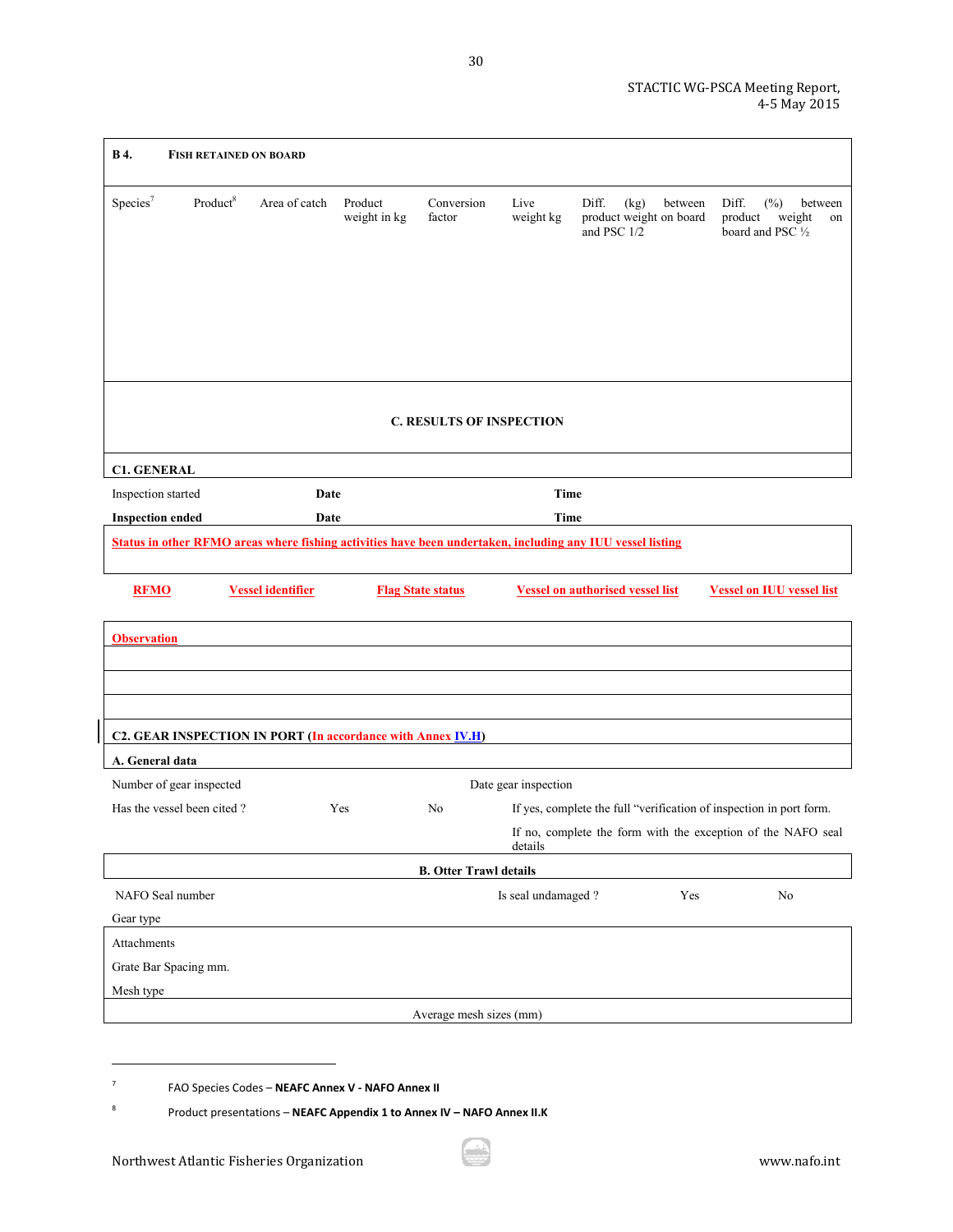$\mathbf{r}$ 

| Trawl part                                                                                            |                               |  |  |  |
|-------------------------------------------------------------------------------------------------------|-------------------------------|--|--|--|
| Wings                                                                                                 |                               |  |  |  |
| Body                                                                                                  |                               |  |  |  |
| Lenghtening Piece                                                                                     |                               |  |  |  |
| Codend                                                                                                |                               |  |  |  |
|                                                                                                       |                               |  |  |  |
|                                                                                                       |                               |  |  |  |
| <b>D. OBSERVATIONS BY THE MASTER</b>                                                                  |                               |  |  |  |
|                                                                                                       |                               |  |  |  |
|                                                                                                       |                               |  |  |  |
|                                                                                                       |                               |  |  |  |
|                                                                                                       |                               |  |  |  |
|                                                                                                       |                               |  |  |  |
|                                                                                                       |                               |  |  |  |
|                                                                                                       | $\sigma$ of<br>the            |  |  |  |
| I,                                                                                                    | undersigned, Master<br>vessel |  |  |  |
| constitute acceptance of any part of the contents of this report, except my own observations, if any. |                               |  |  |  |
|                                                                                                       |                               |  |  |  |
|                                                                                                       |                               |  |  |  |
|                                                                                                       |                               |  |  |  |

| E. INFRINGEMENTS AND FOLLOW-UP                                                                           |               |          |                                       |  |  |  |
|----------------------------------------------------------------------------------------------------------|---------------|----------|---------------------------------------|--|--|--|
| E1. NAFO                                                                                                 |               |          |                                       |  |  |  |
| <b>E.1 A Sea Inspection</b>                                                                              |               |          |                                       |  |  |  |
| <b>Infringements resulting from</b>                                                                      |               |          |                                       |  |  |  |
| <b>Inspections inside NAFO R.A.</b>                                                                      |               |          |                                       |  |  |  |
| <b>Inspection Party</b>                                                                                  | Date of insp. | Division | NAFO CEM infringement legal reference |  |  |  |
|                                                                                                          |               |          |                                       |  |  |  |
|                                                                                                          |               |          |                                       |  |  |  |
|                                                                                                          |               |          |                                       |  |  |  |
| <b>E1 B Port Inspection Infringements results</b>                                                        |               |          |                                       |  |  |  |
| a) - Confirmation of Infringements found at sea inspection                                               |               |          |                                       |  |  |  |
| NAFO CEM infringement legal reference                                                                    |               |          | National Infringement legal reference |  |  |  |
|                                                                                                          |               |          |                                       |  |  |  |
|                                                                                                          |               |          |                                       |  |  |  |
| (b) - Infringements found at sea inspection and not possible to be confirmed during the Port Inspection. |               |          |                                       |  |  |  |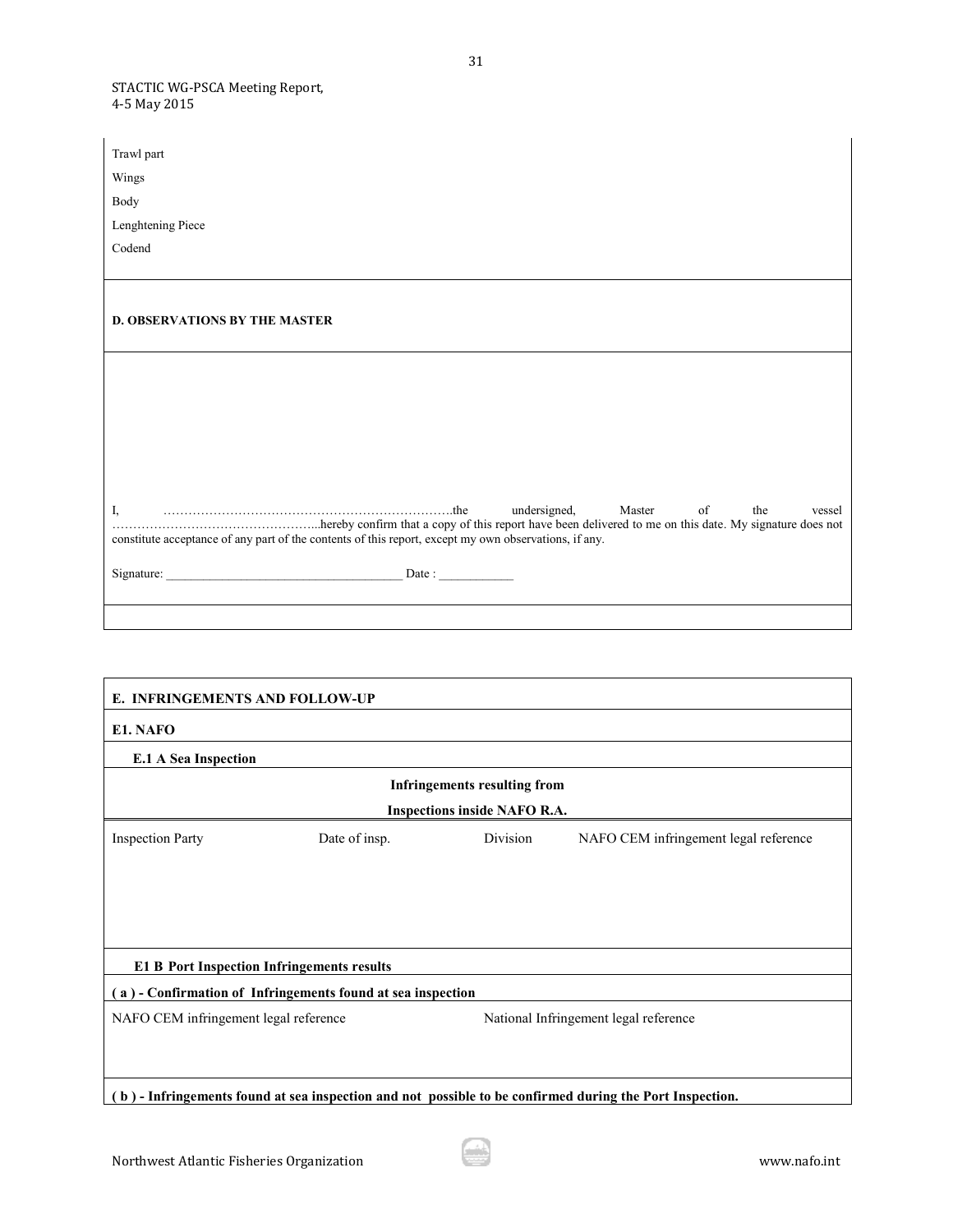| Comments:                                                             |                             |                                       |                                  |  |  |  |
|-----------------------------------------------------------------------|-----------------------------|---------------------------------------|----------------------------------|--|--|--|
|                                                                       |                             |                                       |                                  |  |  |  |
| (c) - Additional infringements found during the Port Inspection       |                             |                                       |                                  |  |  |  |
| NAFO CEM infringement legal reference                                 |                             | National Infringement legal reference |                                  |  |  |  |
|                                                                       |                             |                                       |                                  |  |  |  |
| E2. NEAFC                                                             |                             |                                       |                                  |  |  |  |
| <b>INFRIGEMENT NOTED</b>                                              |                             |                                       |                                  |  |  |  |
| Article<br>NEAFC provision(s) violated and summary of pertinent facts |                             |                                       |                                  |  |  |  |
|                                                                       |                             |                                       |                                  |  |  |  |
| <b>Inspector's observations:</b>                                      |                             |                                       |                                  |  |  |  |
|                                                                       |                             |                                       |                                  |  |  |  |
|                                                                       |                             |                                       |                                  |  |  |  |
| <b>Action taken</b>                                                   |                             |                                       |                                  |  |  |  |
| <b>Inspecting authority / agency</b>                                  |                             |                                       |                                  |  |  |  |
| <b>Inspectors Name</b>                                                | <b>Inspectors signature</b> | Date and place                        |                                  |  |  |  |
|                                                                       |                             |                                       |                                  |  |  |  |
| F.<br><b>DISTRIBUTION</b>                                             |                             |                                       |                                  |  |  |  |
| Copy to flag State                                                    | Copy to NEAFC Secretary     |                                       | Copy to NAFO Executive Secretary |  |  |  |
|                                                                       |                             |                                       |                                  |  |  |  |
|                                                                       |                             |                                       |                                  |  |  |  |

32

 $\overline{\phantom{a}}$